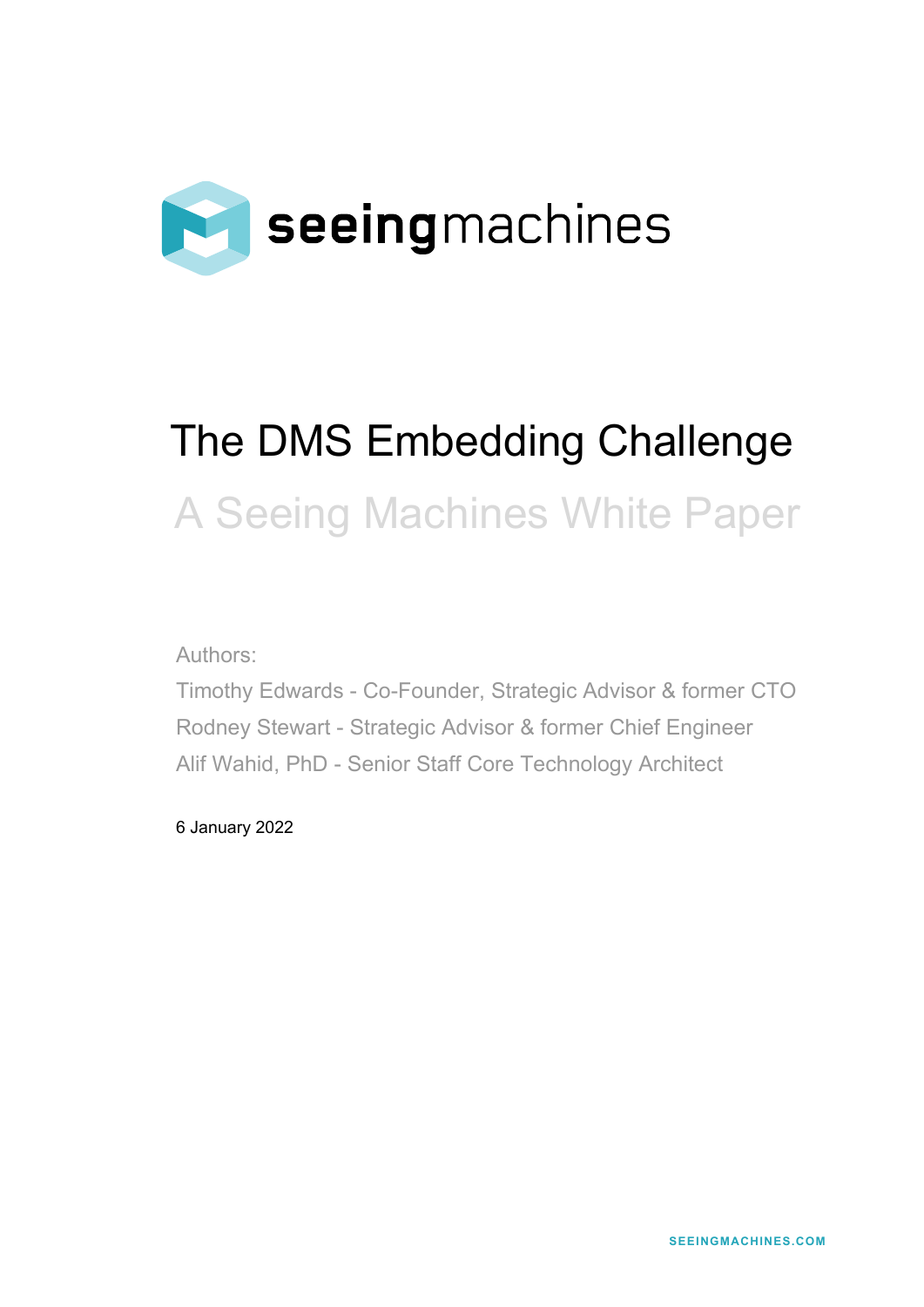

# <span id="page-1-0"></span>Introduction

The automotive electronics market is characterised by high volume, high reliability and a supply chain that is in the ruthless pursuit of driving costs down. Any electronics that makes its way into a vehicle platform of even the most modest volumes, no matter the end user or the function, will have been custom designed, with a focus on cost optimization of the software and hardware components while still maximising performance and ensuring safety. This is the automotive embedding challenge.

High Performance Embedding is a technical discipline that Seeing Machines takes as seriously as algorithms or optics and we recognize it as the key to product scalability. After all, having industry-best algorithms and optical solutions means little if the ability to execute those algorithms comes at a prohibitive cost.

It was five to six years ago that camera based Driver Monitoring Systems (DMS) first entered into the common lexicon within automotive circles. By industry timelines, where programs typically take three or more years to execute, this is akin to the blink of an eye. With these timescales in mind, we highlight how suboptimal SoC products (that also take multiple years to develop) have been attempting to serve the DMS market with designs that have not benefited from the foresight and detailed knowledge of how DMS and (more recently) OMS (Occupant Monitoring Systems) solutions need to work.

In this paper, we reflect on some of the challenges that we have faced in the embedding discipline, and discuss our strategic approach (including our motivation and approach) to our Occula NPU design.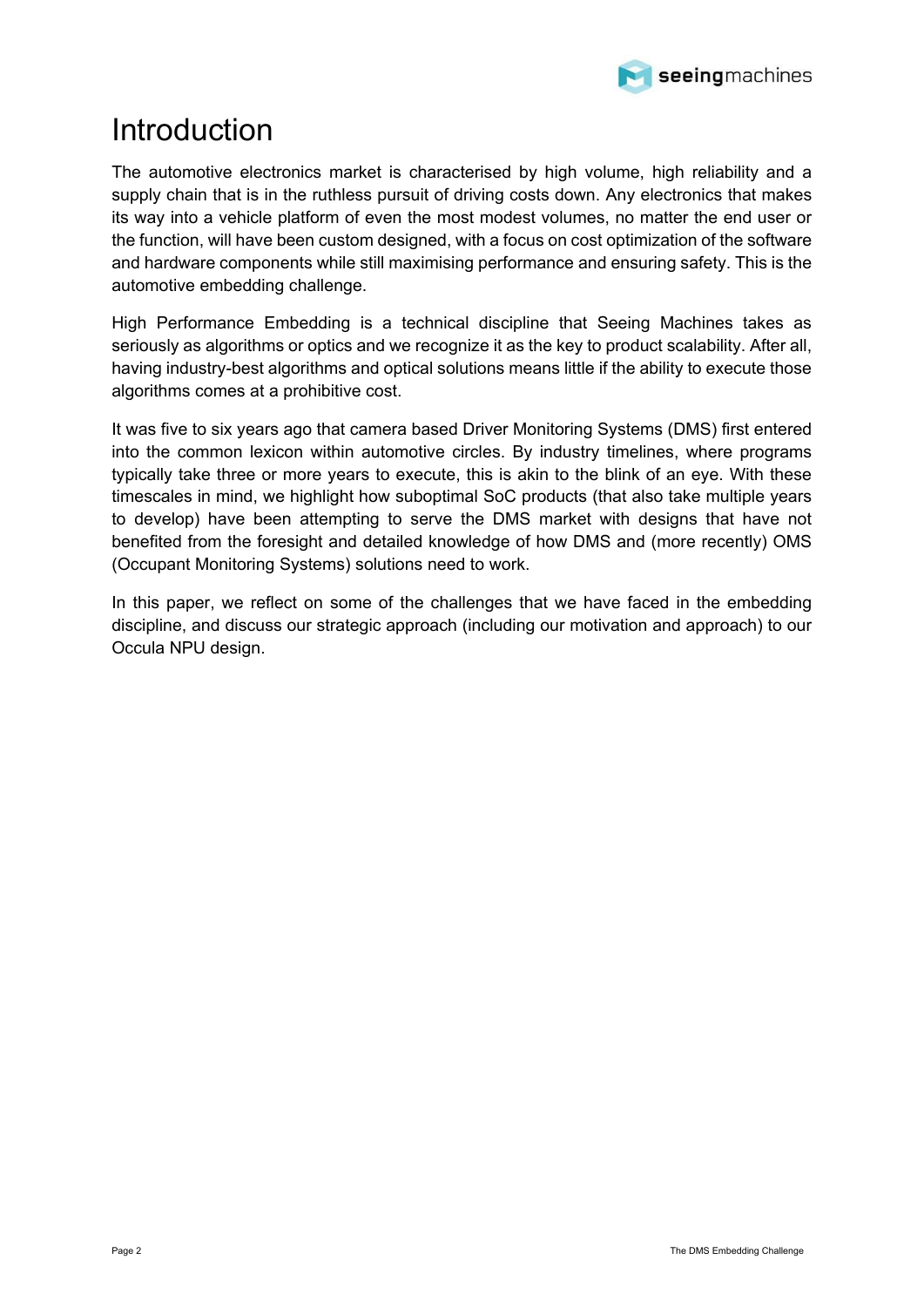

# <span id="page-2-0"></span>Table of Contents

| <b>Introduction</b>                                  | $\overline{2}$ |
|------------------------------------------------------|----------------|
| <b>Table of Contents</b>                             | 3              |
| <b>Automotive DMS and OMS Overview</b>               | 4              |
| <b>Standalone Systems: The Embedded Battleground</b> | 7              |
| <b>DMS-Oriented Chip Architecture</b>                | 8              |
| Memory Bandwidth - A Precious Resource               | 9              |
| Case-Study - RGB-IR Preprocessing                    | 10             |
| <b>Embedded Accelerators and Neural Networks</b>     | 16             |
| Introduction to Neural Networks                      | 16             |
| Cost of Processing Challenge                         | 17             |
| Memory Bandwidth and Neural Networks                 | 17             |
| Embedded NPUs                                        | 19             |
| The Co-Design Approach                               | 23             |
| <b>Application Specific NPUs</b>                     | 23             |
| Occula NPU                                           | 25             |
| The Motivation - Understanding Humans                | 25             |
| SM-DETECT and SM-TRACK                               | 26             |
| <b>Classifying Human State</b>                       | 27             |
| <b>Occula Efficiency Outcomes</b>                    | 28             |
| <b>Benchmarking Approach</b>                         | 28             |
| <b>Face Detection Task</b>                           | 28             |
| Face Tracking Task                                   | 28             |
| General Purpose NN Inference Task                    | 29             |
| <b>Target Devices</b>                                | 29             |
| <b>Power Measurements</b>                            | 29             |
| Google Coral                                         | 29             |
| <b>NVIDIA Xavier NX</b>                              | 29             |
| <b>Benchmarking Results</b>                          | 30             |
| Modelling Occula NPU Performance at 12nm             | 31             |
| Value of Silicon Real Estate                         | 32             |
| <b>Concluding Remarks</b>                            | 35             |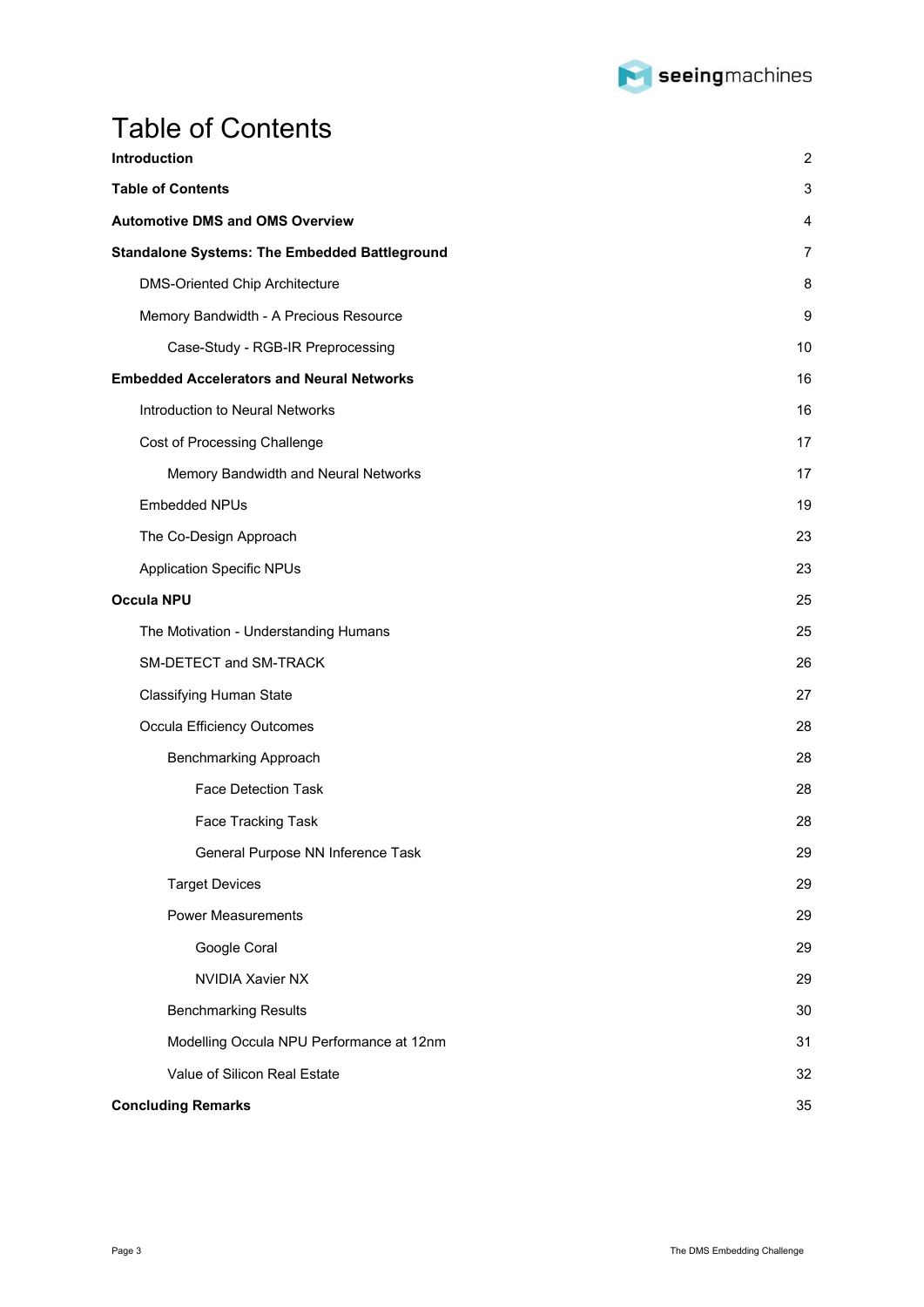

# <span id="page-3-0"></span>Automotive DMS and OMS Overview

The design challenge in any embedded system within the context of the automotive market, including the monitoring of *drivers, occupants or complete cabins* (which we call throughout this paper as **DMS**), is multifaceted and complex.

The automotive industry arguably has the largest and most complex supply chains of any industry. As such, market forces demand that suppliers deliver continual improvements in performance while continually reducing prices and adhering to some of the most demanding environmental and safety requirements of any industry. Given the volumes at stake, cost pressures are extreme and ultimately the sales price becomes the primary driver of what features or functions are "affordable" in embedded systems. Put simply, every cent matters, and those solutions that can embed and process the needed functions with the required key performance indicators (KPIs) using less processing resources, and therefore lower cost, will always have a market advantage.

This cost-first industry dynamic isn't a new phenomenon. Embedding software in automotive electronics has always entailed walking a tightrope when it comes to the processing resources available for the task at hand. Whilst the need for upgradability (reprogrammability) and emerging subscription services may disrupt and change this dynamic somewhat, there will always be a strong cost versus performance pressure associated with the act of embedding any function into a vehicle. Seeing Machines refers to this dynamic as "Just Good Enough Processing" (JGEP) and it underpins our philosophy and our approach to the embedding discipline. To achieve JGEP requires a deep understanding of the target silicon architecture warts and all.

Before diving in further, we'll define some key terms and categories in this section, which are used throughout the paper. By "embedded system" we mean a module that performs a carefully specified and dedicated function, and which contains a sophisticated computer system. The hardware and mechanics of an embedded system are almost always bespoke and must be customized to some extent to meet unique requirements of a vehicle design (e.g. housing enclosure, sensors, processors, volatile and non-volatile memories, actuators, power and thermal management, etc.). The software in an embedded system is carefully targeted at the underlying hardware so as to optimally implement the features required of the overall module.

An embedded "processing pipeline" refers to a decomposition of the overall algorithms into sequential stages. Achieving a smooth flow of data down the pipeline is the goal of embedded optimization. In its *simplest* form, the pipeline can be "software-only", where the only optimisation work required may be no more than experimenting with the settings of the compiler, or perhaps writing some handcrafted assembly code to make particular inner loops of the program more efficient. In automotive embedded systems that contain DMS functionality (and indeed in all advanced computer-vision systems in cars), it is fair to say that there is almost always the need to accelerate stages of the pipeline using specialist processor designs. This isn't because regular CPUs aren't capable of executing the pipeline, but simply because the CPU resources made available are almost never sufficient (due to cost) and because there are usually far more efficient ways of executing specialized types of functions, including image pre-processing (e.g. denoise, dewarp), computer-vision operators (e.g. template matching, optical flows), signal processing (e.g. kalman filters), and neural networks such as regressors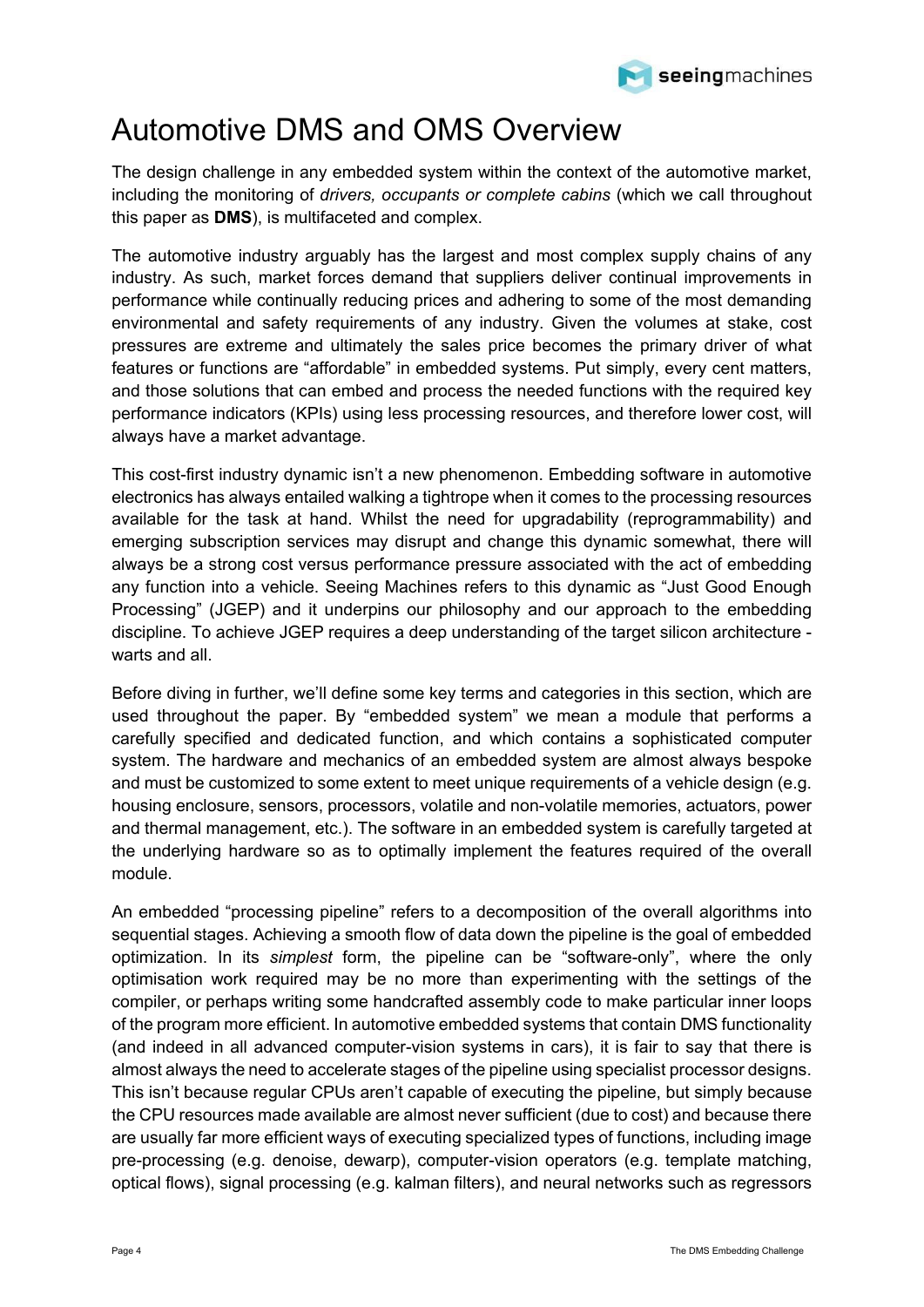

and classifiers. The prevailing idea that any DMS supplier is able to offer highly computeintensive product solutions in a software-only form, and be agnostic to the architectural differences in industry leading System-on-Chips (SoCs), whilst also being commercially competitive, is a fallacy.

Specific to DMS, the automotive industry is also grappling with other challenges that impact the embedding problem. In particular, the physical location of the optical sensing components (typically image sensors, lenses and illumination pods) along with other factors such as new regulatory demands imposed in Europe and other jurisdictions. All of these factors influence and skew a vehicle OEM's typical "technology introduction" playbook, where emerging technologies (such as DMS) are carefully staged and controlled by the OEM in order to manage risk.

OEMs typically introduce new technologies as "**standalone**" systems (as in a single-purpose system in a box with its own dedicated ECU). The technology and supply chain is matured and optimized first; then in later generations the OEMs begin to push for "**integration**" with other systems. This stage is driven by the insatiable desire to optimize cost, power, weight and other variables that fundamentally affect the making of a car.

These are not new phenomena - the age-old question of Integrated versus Standalone for a given function is actually a swinging pendulum. Some OEMs push hard towards integration as quickly as possible. Others wait for the industry to commoditise the technology and iron out integration issues (and costs). The picture in **[Figure 1](#page-4-0)** highlights the main landing points of DMS systems (optics and/or processing) within a vehicle.



<span id="page-4-0"></span>**Figure 1: Overview of landing points for DMS Processors and Optics**

Where exactly in a vehicle DMS ultimately ends up landing (including the processing component) will continue to play out over this decade. What appears certain, however, is that there will be a healthy balance between standalone and integrated solutions during this time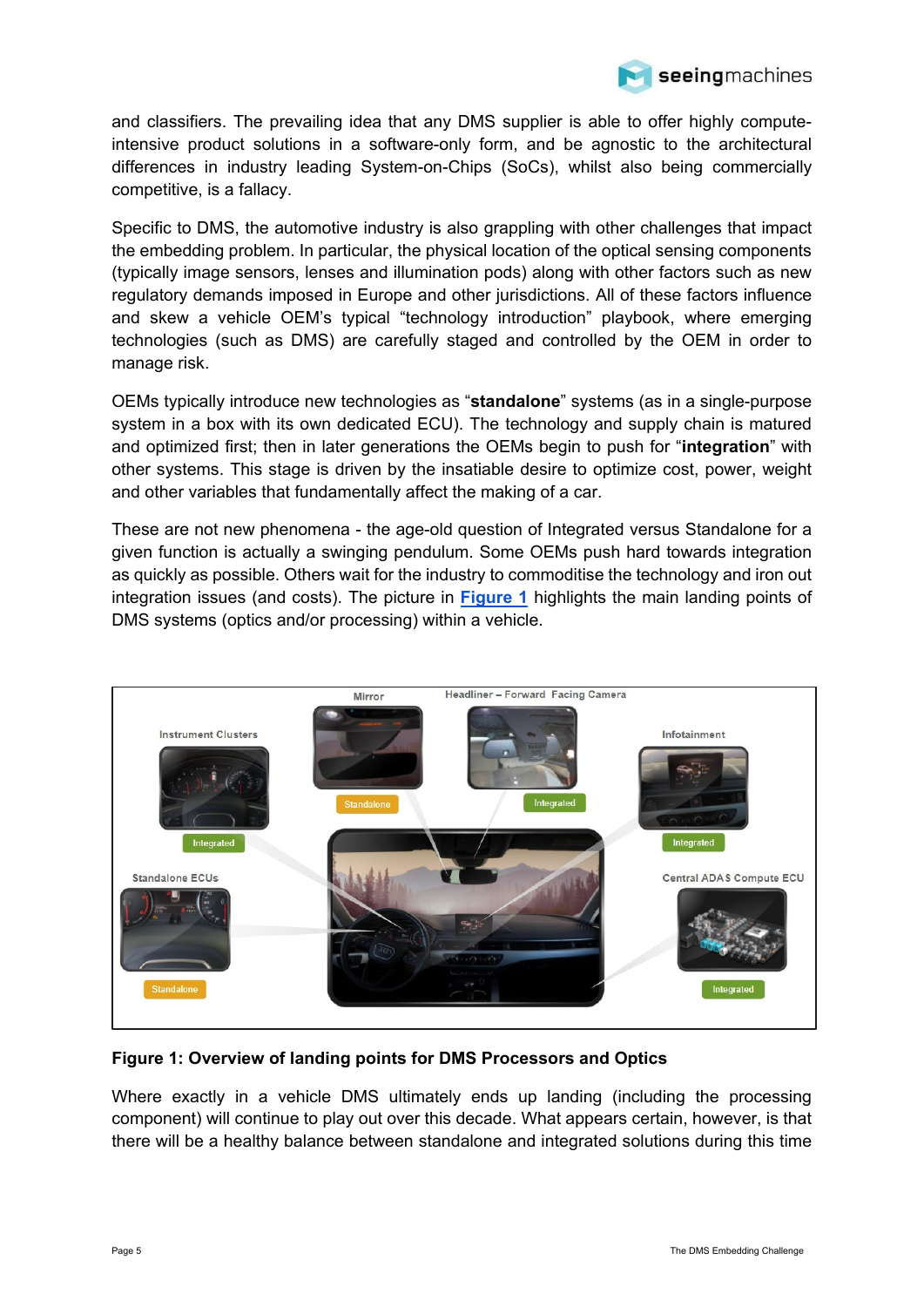

(perhaps equally split between the two), and not all OEMs will pursue the same strategy when deciding which path to take for their vehicle lines.

It is also important to keep in mind that bodies like the Euro NCAP (New Car Assessment Program) and other regulatory groups around the world are now requiring DMS technology incorporation into new vehicles as soon as 2023. This is a regulatory trajectory that appears akin to other safety systems ranging from airbags and seatbelts to select advanced driver assistance systems (ADAS). The complexity of DMS combined with the regulatory timing demand, places immense pressure on those OEMs that have not completed their typical first phase of understanding and commoditization. These companies will be forced to adopt a "fast follower" approach, duplicating systems that "tick the box" of DMS regulatory requirements. This is creating a wave of OEM demand for standalone DMS solutions due to the simpler engineering and reduced timing risk when needing to incorporate DMS into a large number of vehicle lines. Given this market dynamic, the volume of modules expected and the "automotive jungle" where all possible solutions compete for survival - SoCs that target DMS standalone solutions are fast becoming an absolute necessity.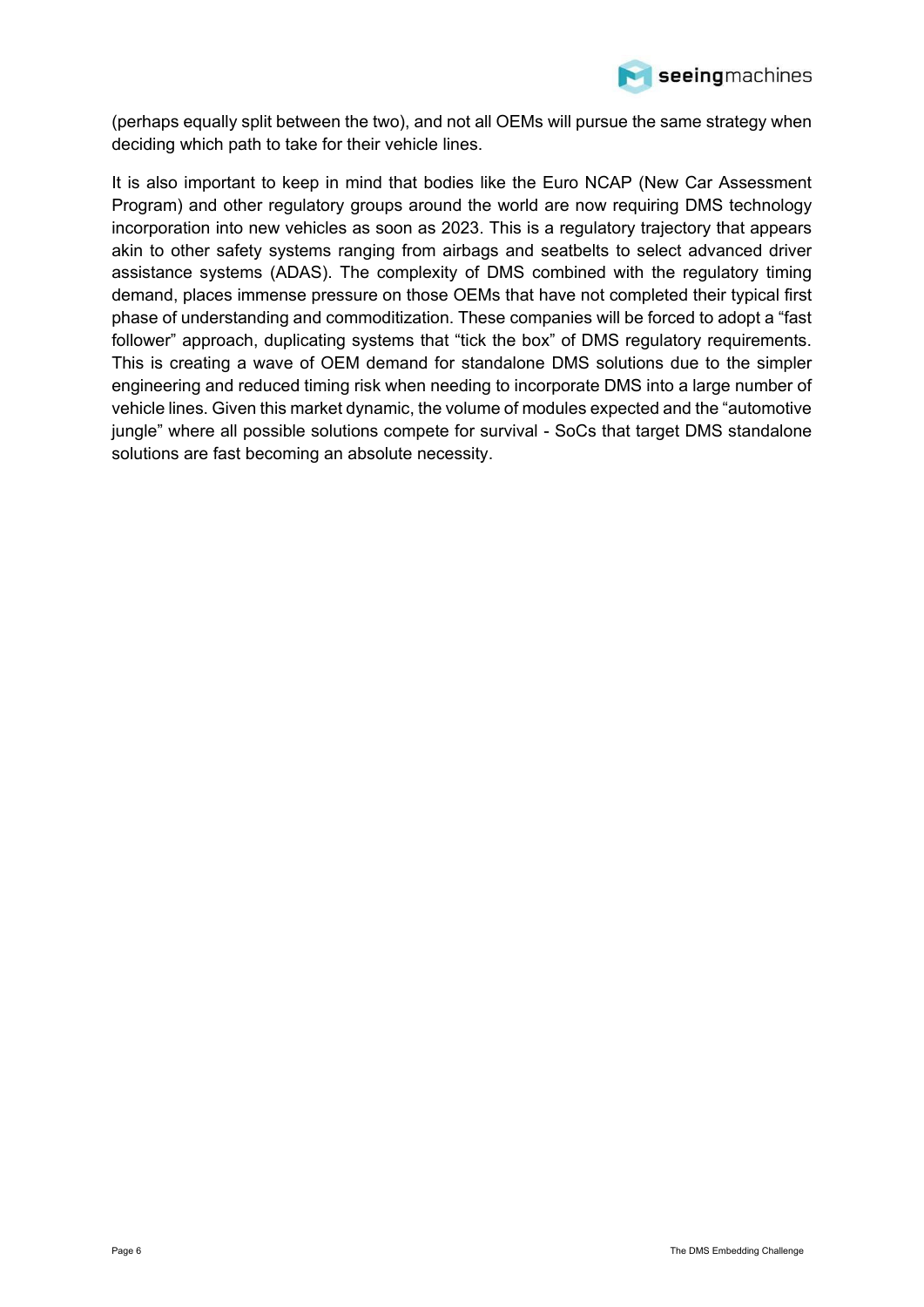

# <span id="page-6-0"></span>Standalone Systems: The Embedded Battleground

DMS products are inherently high performance, real-time computing systems. From a processing perspective, video is pushed into a pipeline which operates on the continuous stream of pixels, in a series of stages, where hierarchies of interconnected algorithms (or a DMS "engine") squeeze out and extract desired information from the image data, passing higher-order information from one stage to the next, until what is produced is a low-bandwidth set of high-level (and high-value) results, such as where the driver is looking and if they are distracted or impaired. These results are then transmitted out of the DMS module into the vehicle environment for consumption by any number of downstream modules (e.g. a wider system of ADAS modules or some form of automated driving system).

Whilst the engineering methods applied when embedding a DMS engine into any target SoC follow the same set of general steps, the risks can be very different based on the specifics of the processor. As a general rule, processors used in standalone systems are lower cost, smaller and far less capable than those in integrated systems. Standalone processors are considered a far riskier embedded target because of "hard limits" commonly encountered with these types of processors. The graph in **[Figure 2](#page-6-1)** below shows the theoretical maximum CPU and memory bandwidth capabilities of five SoCs: four of which are targeted at the standalone use-case and the fifth being targeted at integrated solutions. Even though there is a wide spectrum of processors available, those in the integrated class simply have far more compute resources as they are required to do a lot more than execute DMS workloads.



DDR BW (MB/s) and CPU (DMIPS)

#### <span id="page-6-1"></span>**Figure 2: Standalone versus Integrated SoC processing resources**

The reason that embedding into a standalone targeted processor is riskier is quite simple - SOCs targeted at integrated solutions have many more "design levers" and far more CPU cores, co-processors and memory bandwidth than those targeted at standalone solutions. In our experience, they can be anywhere from five to twenty times more powerful than what is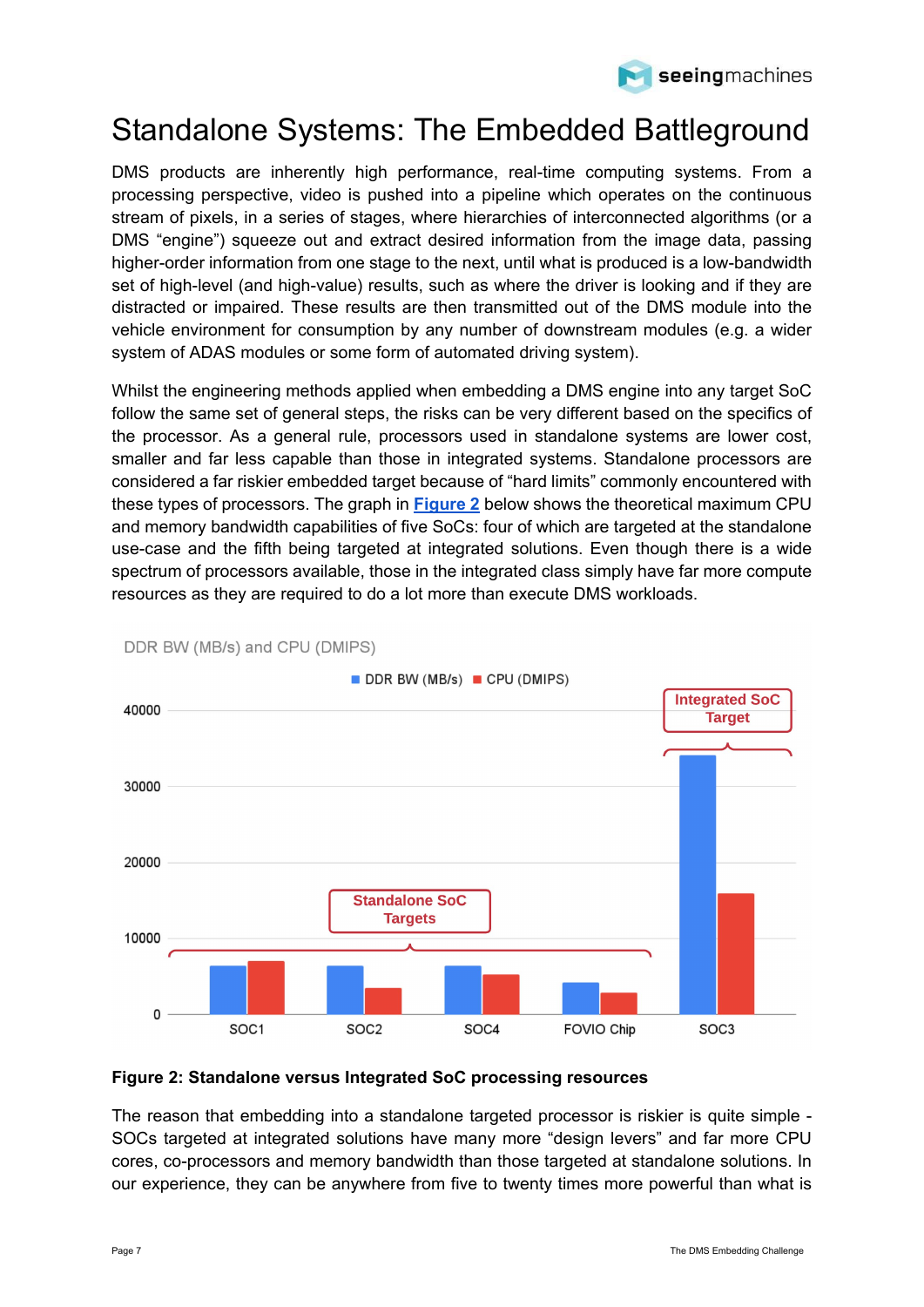

### seeingmachines

required to implement a real-time DMS system. Hence, if there are issues encountered when embedding the DMS function into an integrated solution, then there is almost always a way to "shuffle" around execution aspects in order to better balance resource demands and free critical compute resources for the pipeline. In contrast, standalone systems have *just enough* resources to do a single job - rarely more.

For standalone systems, in the event that a pipeline cannot be mapped to the silicon efficiently (which in our experience is very common), there is really no other option but to move to a bigger, and therefore more expensive processor (or for the algorithm's processing rate, and consequent performance, to not only suffer but to suffer unpredictably). More often than not, it is impossible to move to another processor because it's either discovered too late in a project or it's simply not commercially viable. This situation can easily end with all parties running out of time and the DMS software team being forced to find non-existent ways of fitting the processing into the SoC, and the OEM integration team ultimately being severely disappointed while having to scale back their expectations for any features that depend on the DMS output results.

This dynamic places a lot of pressure on the embedding process and creates a high stakes game when *estimating and mapping* pipelines to target chips confidently in *advance*. The starting point, from our perspective, is to ensure that we are working with chips that are compatible with our pipelines, as we know from experience that not all chips are built equally (even if the specifications on paper look indistinguishable). This requires a deep understanding of our algorithms, our dataflows and the target chip architectures.

### <span id="page-7-0"></span>DMS-Oriented Chip Architecture

Today, the DMS embedded processing market is at a fork in the road. Up until very recently, the chips that have been targeted at DMS never anticipated an optimal processing pipeline or the specific operations that a DMS workload needs. Instead, the devices being offered for standalone DMS processing appear to be repurposed devices originally targeted at outward facing vision processing pipelines and are sub-optimally matched to the nature of processing required to search and track *human bodies* (particularly faces, eyes, hands and torsos).

Our view is that DMS-oriented chips require the following architectural traits:

(i) Sufficiently powerful CPU cores (usually two or more) with vector extensions and shared L<sub>2</sub> cache (typically 256 KB or larger),

(ii) Optimised video capture and ISP pipeline that never-ever tax the system memory bandwidth,

(iii) Well matched accelerator(s) to the algorithmic tasks at hand,

(iv) Essential I/O peripherals for connecting to vehicle interfaces as well as controlling functions like illumination, and

(v) Functional safety plus cybersecurity built in from the ground up for all relevant subsystems (e.g. secure bootflow, biometric data protection and comprehensive soft-error mitigation).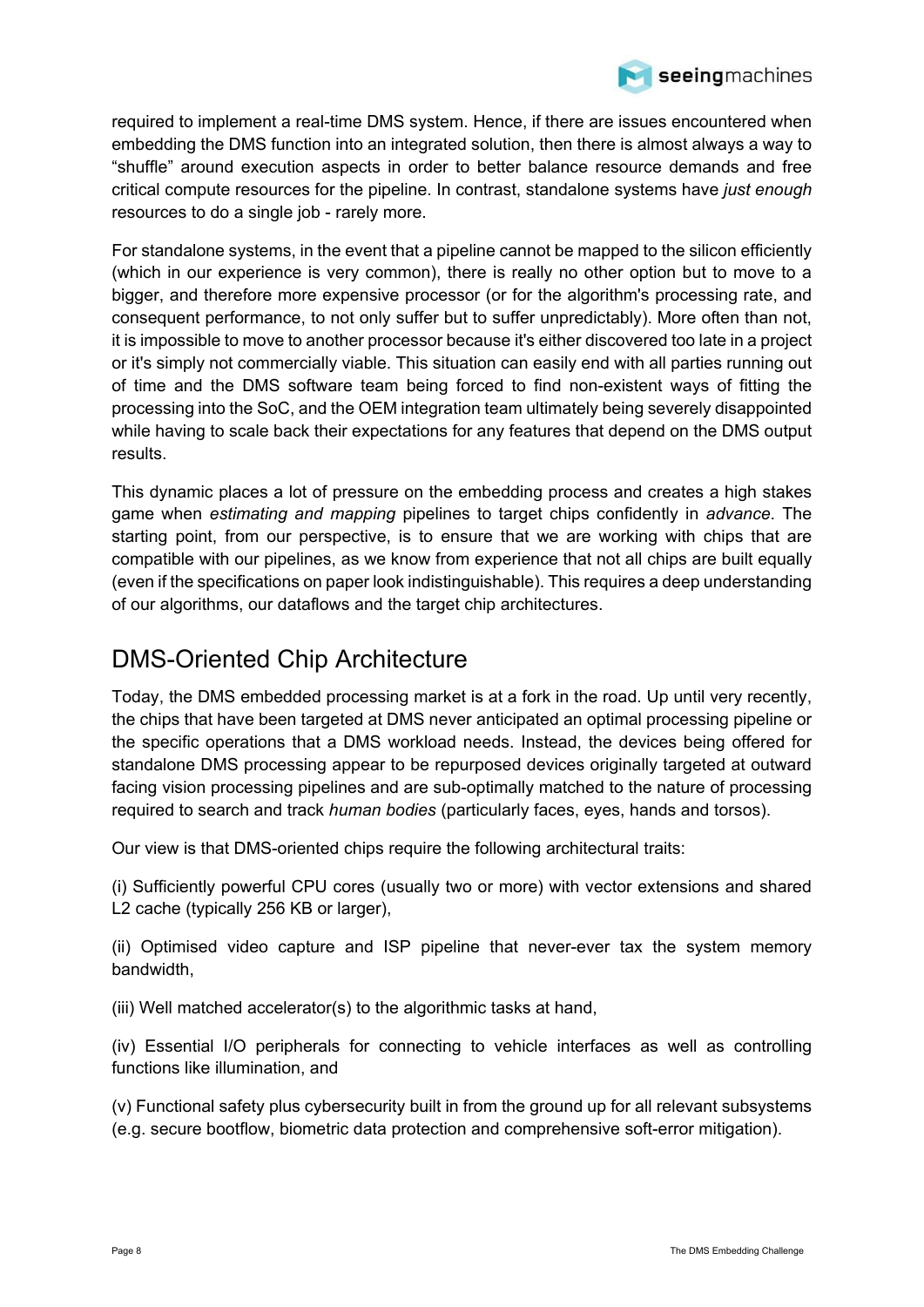

Current devices in the market that are targeted at standalone DMS applications do not possess *all* of the aforementioned traits. There is typically a shortfall in at least one of these traits that make it very challenging to develop a superior DMS solution. Many existing devices lack anticipated advances in image sensor technologies - particularly RGB-IR imagers. The typical comment by most chip makers to the issue of RGB-IR sensors is that "*Our Image Signal Processor (ISP) is capable of handling all necessary RGB-IR image operations*". While that is a technically defensible statement, when we study the problem in the next section we will illustrate that there are many pitfalls around RGB-IR sensors which can easily trap DMS product developers.

### <span id="page-8-0"></span>Memory Bandwidth - A Precious Resource

Semiconductor companies and the powerful marketing machinery at their disposal will try to have engineers, architects and other users of their chips believe that it's all about the number of DMIPS that the CPUs achieve, the number of TOPS that the NPU (or perhaps a DSP accelerator) is capable of, and the feature-rich capabilities of the "all singing and dancing" ISP. But what about concurrency? It all sounds great until you start using these SoCs and quickly realize that while the lowest cost devices can do what the vendor says, they can only do one feature at a time due to overall SOC architectural limitations. "Real world" concurrent feature requirements quickly become unaffordable as a result of being forced into devices with higher processing performance. These performance issues, especially in the smaller chips (i.e. the devices used in standalone DMS applications), are often not due to the primary resources such as the CPU or an accelerator, but rather the memory subsystem being saturated with the compute resources being starved of data when attempting to run many features concurrently. Whether or not it's running out of processing cycles or memory bandwidth, the end result is the same - the real-time pipeline stalls and misses the targeted deadline for delivering DMS results.

For memory specifications, chipmakers usually state the external device type and speed in their datasheets, and often the raw theoretical (but unachievable) maximum bandwidth numbers and leave it at that. Memory is the neglected, unsexy commodity resource that doesn't allow for any product differentiation, and therefore is rarely focused on early in the device selection process. The reality of embedded systems is that crucial secondary resources such as memory bandwidth can often be more important than the total throughput of the CPU or the capabilities of any accelerator.

Most important, however, are the subtle details of the chip architecture with all the potential ways that data can be moved around the chip and possibly buffered along the way with internal on-chip memory. The art of efficient embedding on a given chip for a processing pipeline in many ways is about minimizing the need to move data around and access the same data more than once. Equally, the art of good chip design is to make sure that the processing data-paths are clearly defined so that the chip enables the developer to minimise the use of critical resources such as external memory. This dynamic looms large on the horizon as chips become smaller and more resource constrained, since memory is limited both on and off the chip. Therefore inefficient pipelines and chip bottlenecks get exposed very quickly.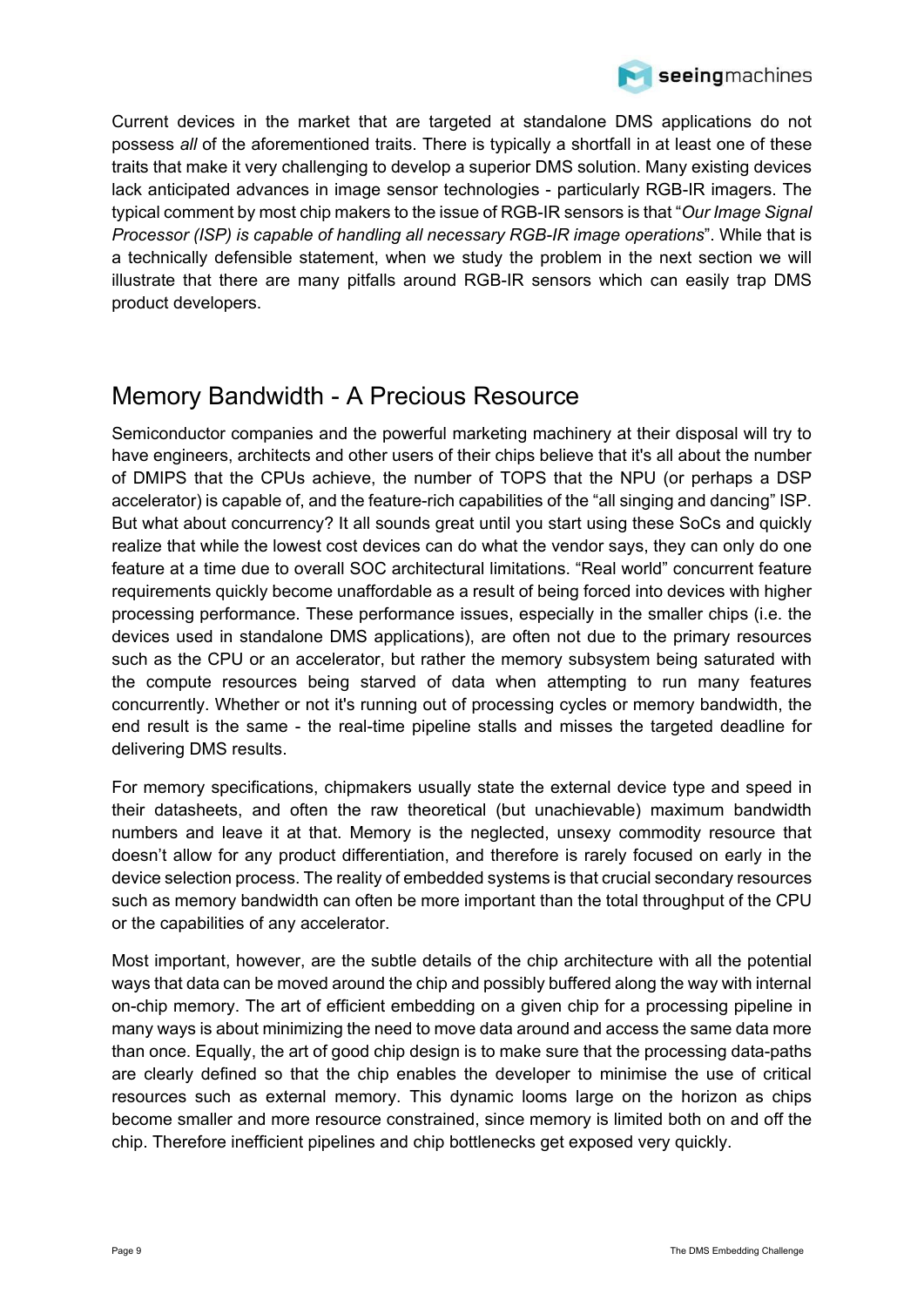

### <span id="page-9-0"></span>Case-Study - RGB-IR Preprocessing

RGB-IR imagers are new to the automotive market and stem from the familiar OEM desire to optimize and reduce cost. Which is to say, *why have two image sensors when you can have one*?

RGB-IR imagers allow one sensor to create two separate video streams in both visible-light (RGB) and narrowband infrared (IR). The RGB stream supports functions like web conferencing, selfies, security or anything that the human eye might consume. The second stream (IR) is consumed by machine vision for the traditional DMS safety functions, where the lighting is designed to be both immune to sunlight pollution as well as to see in the dark.

Putting aside all of the complex optical challenges that RGB-IR imagers create, they also present new challenges in the embedding space: particularly on the Video Input and Preprocessing stages of the pipeline. Put simply, most chips targeted at the standalone DMS market have not been designed to **efficiently** allow for the capture, demux, and processing of both the RGB and IR video streams of interest from an RGB-IR sensor. This is a major drawback and reflective of the fact that most chips, when originally architected, didn't anticipate the use of these sensor types, nor how the DMS algorithms might consume them.

To illustrate this issue and to show why this is a very important consideration when selecting an SoC, let's consider both streams individually and focus on the Video Input and Preprocessing stage of the pipeline.

An ideal IR-only stream is typically very straightforward - machine vision wants to see and use an unadulterated raw video stream. An Ideal pipeline shown in **[Figure 3](#page-9-1)** will implement a Downscale Pyramid where different image scales are created on the fly. Dewarping is typically not needed in this part of the processing pipeline. There may be minor filtering needed in the front-end Video Input block depending on the sensor, but nothing complex.



#### <span id="page-9-1"></span>**Figure 3: Example of Ideal IR-only Video pipeline**

An RGB stream is more complex as the pixels need to be conditioned for consumption by the human eye, and therefore functions like lens dewarping, sharpness enhancement, colour correction, masking and background blurring for privacy protection may also be required. An example Ideal RGB Video Input and Preprocessing Stage may look like **[Figure 4](#page-10-0)**.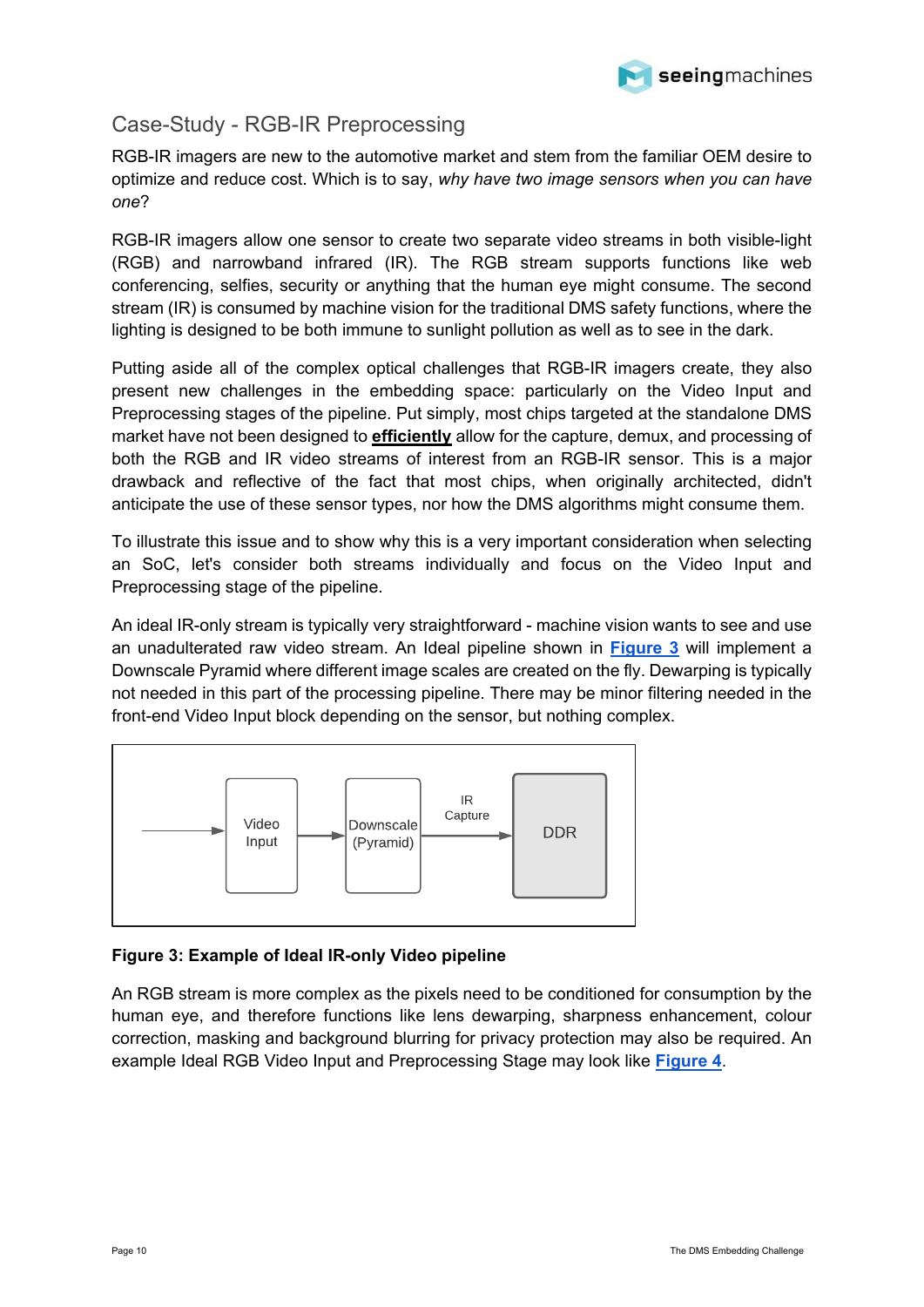



### <span id="page-10-0"></span>**Figure 4: Example of Ideal RGB-only Video pipeline**

This is where things get interesting, and possibly more difficult for SoC vendors, especially when they do not know the dataflows required for the end application. Given that they are also influenced heavily by the need to build chips that service a far wider application space than say DMS and OMS, they tend to allow for configurable data-paths and functions - thus enter the programmable ISP.

The ideal architecture shown in **[Figure 4](#page-10-0)** allows for maximum efficiency, but minimal flexibility as the dataflow is fixed. This architecture will perform all of the processing required on the fly (exploiting small on-chip *line buffers* where essential) and send the resulting image(s) into DDR memory at the end of the pipeline. This type of architecture minimizes the traffic on the DDR memory (a good thing), but as a tradeoff it can impose restrictions on the functions and the data-paths (maybe not so good for the SoC vendor who is trying to target other use-cases).

At the other end of the architecture spectrum is the "shared memory" design. Using those same functional blocks above, the pipeline might look something like the diagram below in **[Figure 5](#page-10-1)**. Note that although chip datasheets would typically put one big box here and call it an "ISP", we have kept it as a functional diagram to highlight the memory transactions (trips) that are still necessary to achieve the processing required of the pipeline.



#### <span id="page-10-1"></span>**Figure 5: Example of Alternative RGB-only Video Input Stage using Shared Memory**

The shared memory architecture allows maximum flexibility but comes at the cost of external memory bandwidth efficiency. The pipeline basically reads and writes images (or parts of images) in and out of external memory at every stage. It allows for almost any combination of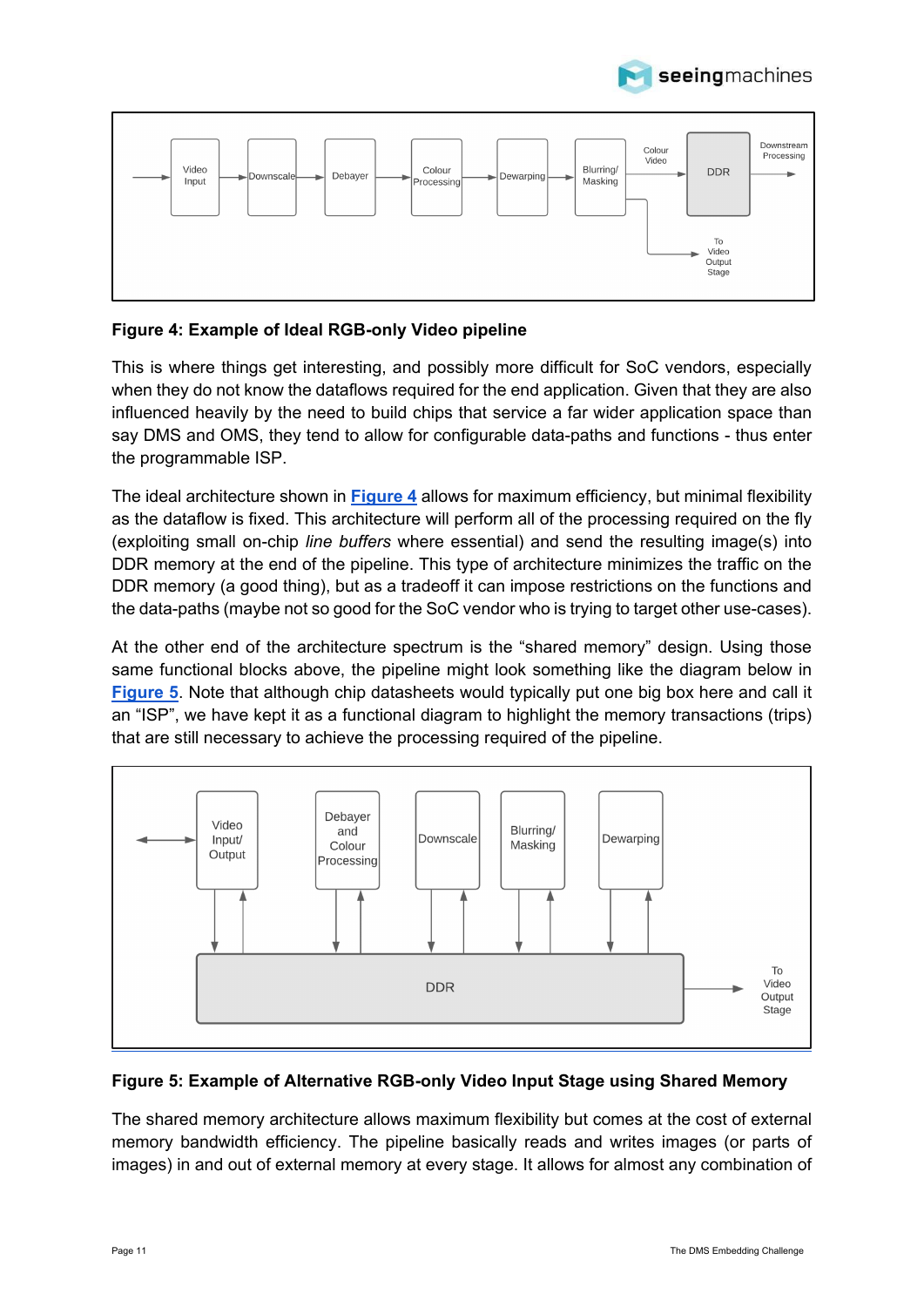

datapath, and if the processing elements are "programmable" then maximum flexibility is available. For larger SoC's that have plenty of memory bandwidth, it is an easy decision to take this sort of design approach. For SoC's and systems that are limited on memory bandwidth, for example small standalone DMS processors, an architecture that relies purely on shared memory connectivity for its ISP can be seriously problematic (even to the point of making chips that appear powerful on paper simply unusable for DMS solutions). It is very easy to consume memory bandwidth getting video in and out of the device and to "starve" the rest of the device, as we will demonstrate.

Through many programs and RFQs over the years at Seeing Machines, we have had the good fortune of mapping our algorithms and solutions to many different SoCs and we are highly tuned into this problem along with many other chip architecture related issues that present themselves. Nearly all of the issues that we see when mapping to a given chip end up being associated with inefficiencies around dataflow and the suboptimal use of both on-chip and offchip memory. We have found that accelerators will often achieve lightning fast numerical operations only to let us down badly in the act of moving the data to the next stage of the pipeline and being forced to buffer data in external DDR memory. This is again symptomatic of the chip simply not being designed with the DMS-oriented pipeline configuration in mind.

Now let's turn these ideas into numbers and illustrate the point clearly. **[Table 1](#page-11-0)** highlights the range of memory bandwidths required to perform the same RGB-IR video input function on a range of SoCs targeted at the standalone DMS market. We're using a 5MP sensor running at 60Hz for this scenario, where half the frames are IR and the other half are RGB in an alternating fashion. This table and its adjacent plot visually highlight the enormous variance that exists purely due to the different video pipelines we have outlined above. Note how certain SoCs can be **at least 6x worse** when compared to the Ideal pipelines we've articulated.

| <b>SOC</b>        | <b>DDR R/W</b><br><b>Trips</b> | <b>DDR R/W</b><br><b>Bandwidth</b><br>(MB/s) |
|-------------------|--------------------------------|----------------------------------------------|
| <b>IDEAL</b>      |                                | 290.0                                        |
| SOC <sub>1</sub>  | 6                              | 1800.0                                       |
| SOC <sub>2</sub>  | 6                              | 2400.0                                       |
| SOC <sub>3</sub>  | 8                              | 2500.0                                       |
| SOC <sub>4</sub>  | 4                              | 620.0                                        |
| <b>FOVIO Chip</b> |                                | 320.0                                        |



<span id="page-11-0"></span>**Table 1: Comparison of DDR B/W used for the same RGB-IR function (lower is better)**

So why does this matter? The answer is quite simple - we haven't even begun the primary job required of the chip, which is the vision processing task, let alone fulfill other requirements such as video output (which itself can also be demanding of memory bandwidth).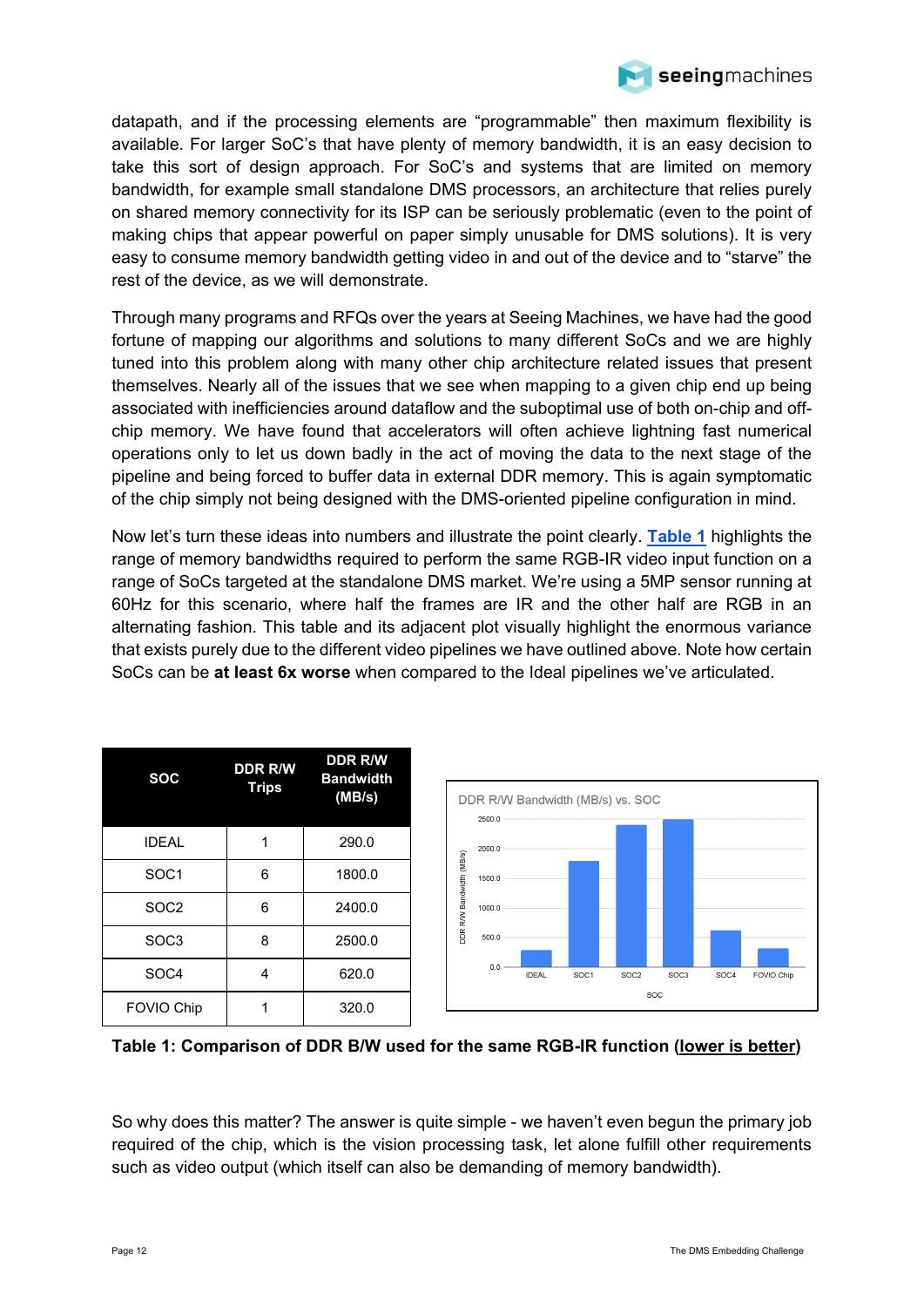

This may not always be a problem depending on the chip in question and requirements of the DMS module (e.g. IR-only monochrome sensor without any ISP nor any H.264 encoder is obviously less demanding of memory bandwidth). What ultimately matters is whether the device has enough memory bandwidth to confidently execute the vision processing job after subtracting the video input and output allocations.This question is not straightforward to answer by any means, as there are many ways to solve the same problem and the chip architecture's "suitability" when mapping the desired vision processing pipeline.

Moving and pre-processing video in and out of a chip is generally deterministic with respect to the memory bandwidth requirements. Typically, it is easy to calculate and therefore allocate resources. The only exception is compression on the video output stage which can vary based on the pixel content. This is a load that needs to be pre-allocated before determining what is then available for the vision processing for any given chipset. A simple view of the main functional stages of a DMS processing pipeline is shown in **[Figure 6](#page-12-0)** using an example 5MP - 60Hz - RGB-IR sensor and Video Output with local H.264 compression at 30Hz for Full HD resolution of 1920 x 1080.



<span id="page-12-0"></span>**Figure 6: Main stages of a DMS processing Pipeline**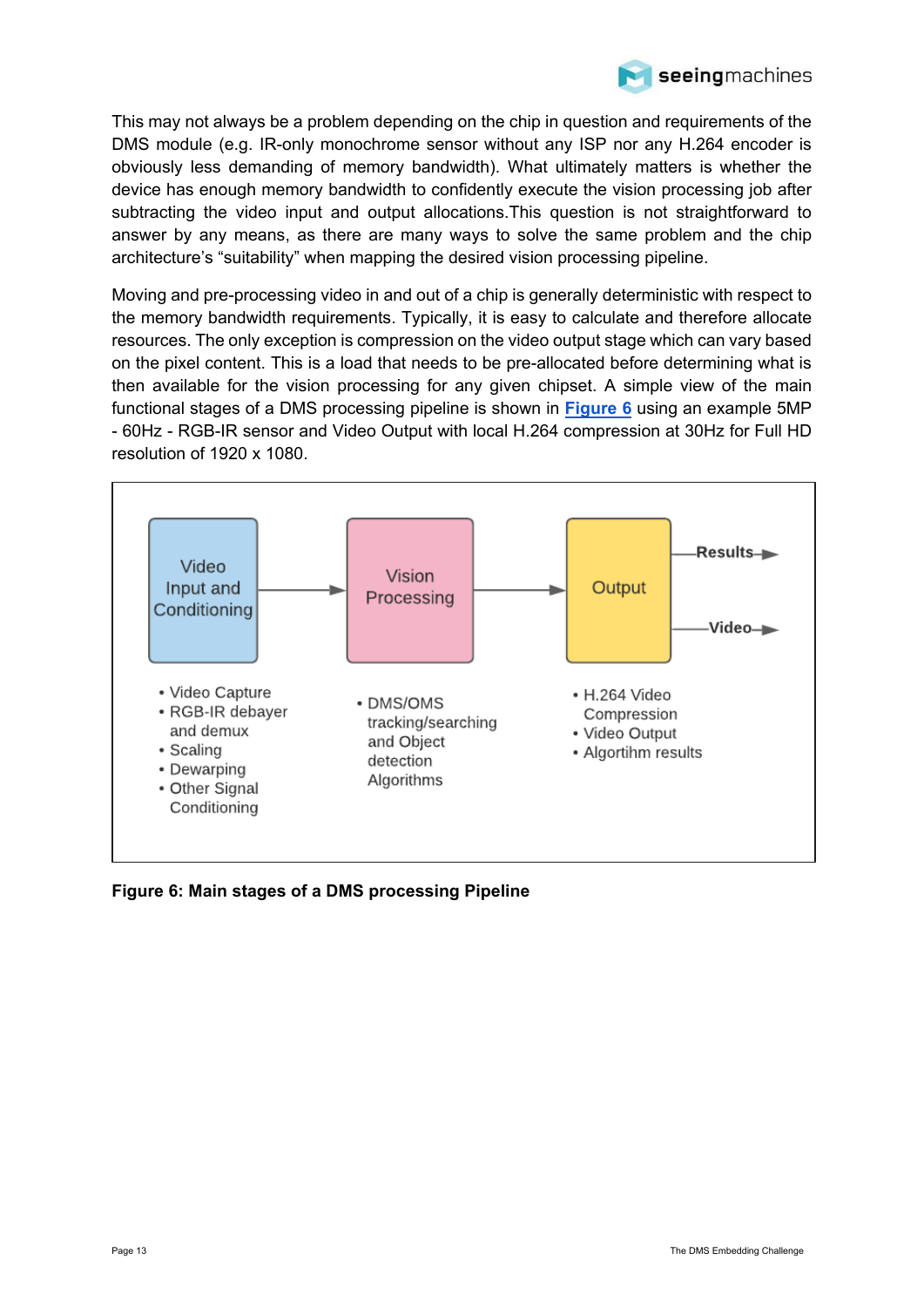

**[Table 2](#page-13-0)** below translates this into numbers and highlights the importance of looking past the marketing propaganda on any particular chip resource. For a DMS product, what actually matters is the resources remaining after all other tasks (and reserved allocations) have been accounted for (which is the column on the right, highlighted in pink).

|                      |                      |                         |                              | <b>Allocated BW</b>                                                 |                                                               | <b>Total Bandwidth</b>          |                                                    |                        |
|----------------------|----------------------|-------------------------|------------------------------|---------------------------------------------------------------------|---------------------------------------------------------------|---------------------------------|----------------------------------------------------|------------------------|
|                      | Imager               | Compression             | <b>DDR Type</b>              | <b>Video Input</b><br>BW inc.<br><b>RGB-IR</b><br>capture<br>(MB/s) | Video<br><b>Output BW</b><br>inc.<br>Compressio<br>$n$ (MB/s) | <b>Theoretical</b><br>Max(MB/s) | <b>DDR</b><br><b>Efficiency</b><br>@ 60%<br>(MB/s) | Remaining<br>BW (MB/s) |
| SOC <sub>1</sub>     | 5MP RGB-IR<br>@60 Hz | H.264 1080p p-<br>Frame | 16 bit<br>LPDDR4<br>@1600MHz | 1800                                                                | 350                                                           | 6400                            | 3840                                               | 1690                   |
| SOC <sub>2</sub>     | 5MP RGB-IR<br>@60 Hz | H.264 1080p p-<br>Frame | 16 bit<br>LPDDR4<br>@1600MHz | 2400                                                                | 350                                                           | 6400                            | 3840                                               | 1090                   |
| SOC <sub>3</sub>     | 5MP RGB-IR<br>@60 Hz | H.264 1080p p-<br>Frame | 64 bit<br>LPDDR4<br>@2133MHz | 2500                                                                | 350                                                           | 34128                           | 20477                                              | 17627                  |
| SOC4                 | 5MP RGB-IR<br>@60 Hz | H.264 1080p p-<br>Frame | 32 bit DDR3L<br>@800MHz      | 620                                                                 | 350                                                           | 6400                            | 3840                                               | 2870                   |
| <b>FOVIO</b><br>Chip | 5MP RGB-IR<br>@60 Hz | H.264 1080p p-<br>Frame | 32 bit DDR3L<br>@533MHz      | 320                                                                 | 550                                                           | 4264                            | 2558                                               | 1688                   |

### <span id="page-13-0"></span>**Table 2: Overview of the residual bandwidth available for Vision Processing**

It is interesting to note that some SoCs might have large total memory bandwidth, but it doesn't always equate to *usable bandwidth* for the DMS workload. These numbers show that there are two SoC's in Table 2 where **more** DDR bandwidth *must be* assigned to the Video Input and Output stages for a system using a 5MP RGB-IR imager than what can be made available to the Vision Processing task, which is the most important job of the processor in this application! This is clearly not acceptable and generally rules those SoCs out, or at least severely limits their usability. The poor efficiency of the RGB-IR processing essentially means that any advantage those devices might claim on DDR bandwidth is an illusion.

Another view of the data summarised in the table above is the following graph of **[Figure 7](#page-14-0)**. When analysing the suitability of any SoC for a DMS system, the primary parameter of importance is the yellow section on each bar which represents the *real bandwidth* remaining that can be allocated to DMS algorithm processing. The absolute amount of DDR bandwidth remaining, not the percentage of total bandwidth, is all that matters in this view. The bigger the yellow regions, the smaller the chances of DDR bandwidth creating bottlenecks in the overall processing pipeline.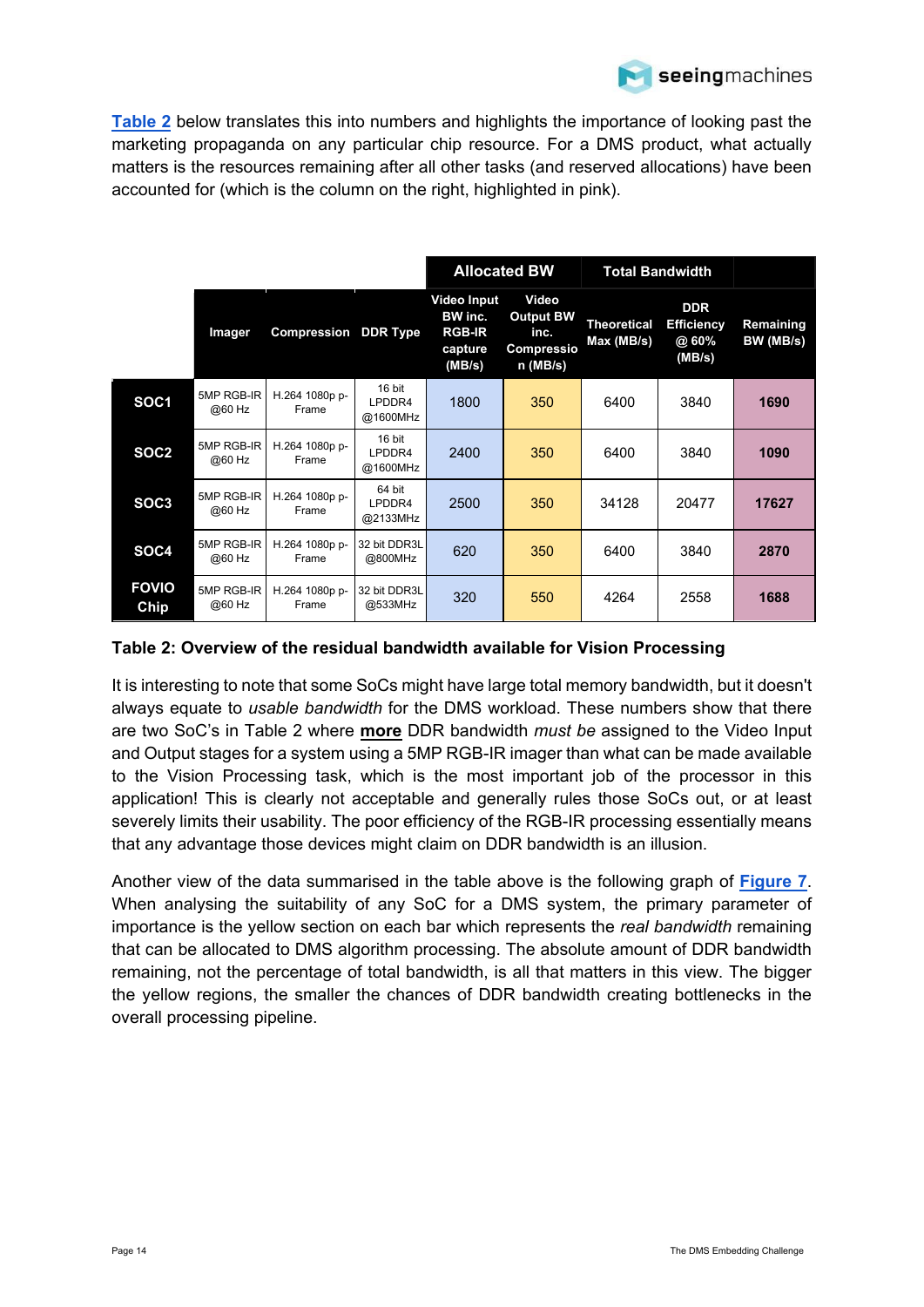



### <span id="page-14-0"></span>**Figure 7: Comparison of some Standalone DMS SoCs' bandwidth allocations with RGB-IR and H.264 processing**

It must be noted that these comparisons are for a particular subset of SoCs offered in the market. There are bigger (and smaller) devices in different product families that offer wider (and narrower) memory interfaces. The specific SoCs, compared here, generally compete commercially in the same space and have been selected to highlight the effect of silicon architecture inefficiencies on low-end devices for a task they were not necessarily designed to efficiently perform.

This case-study is a really good example of what can happen to an important chip resource if the silicon isn't matched to the processing task. On the flipside, our analysis shows that SOC4 has clearly been designed to match the processing task of the RGB-IR extraction with the bandwidth close to that of an Ideal pipeline. This has been achieved by the vendor whilst still allowing for significant flexibility in the ISP and providing a large amount of residual bandwidth for DMS workload.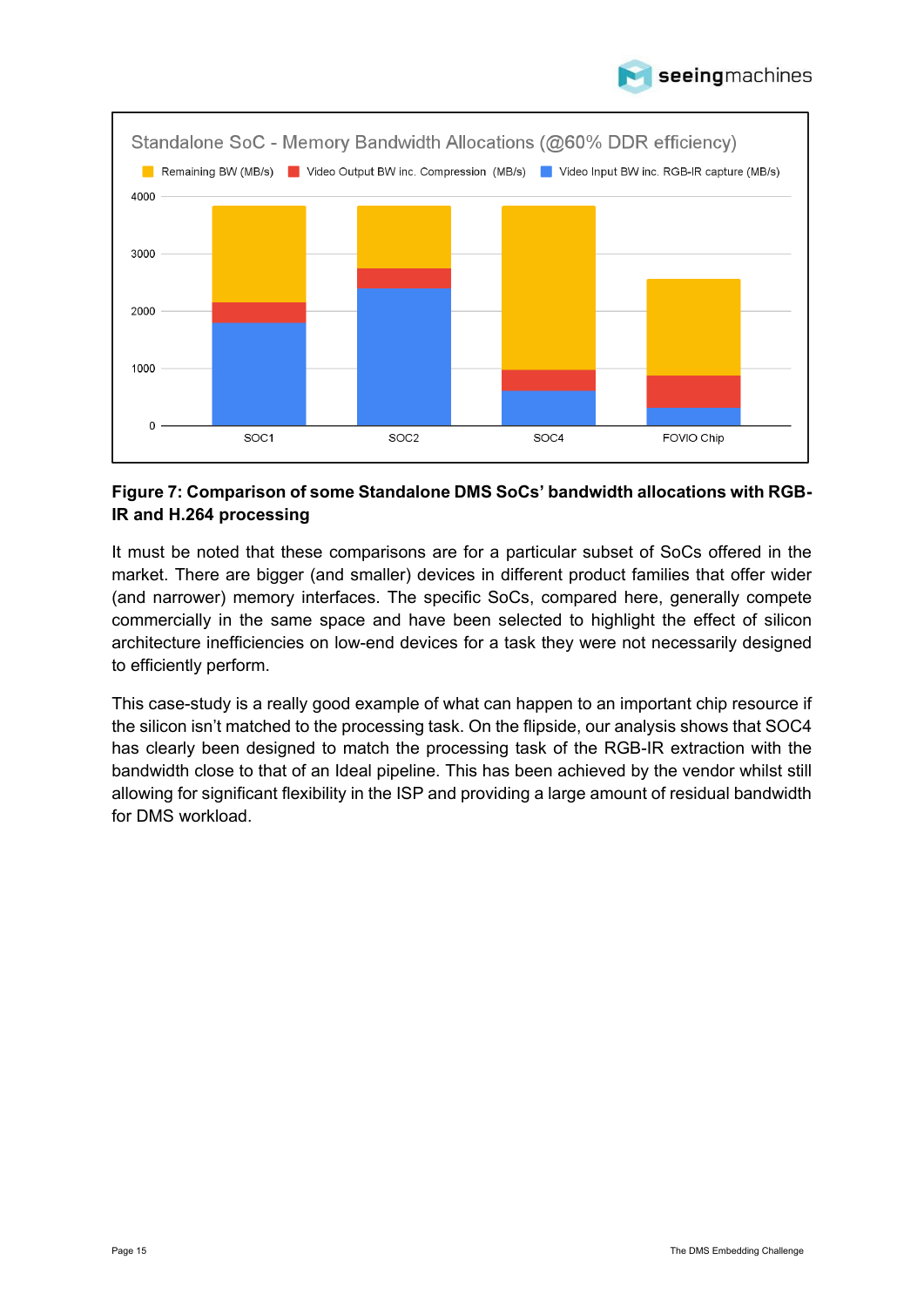

# <span id="page-15-0"></span>Embedded Accelerators and Neural Networks

### <span id="page-15-1"></span>Introduction to Neural Networks

The field of machine learning, nowadays also known as deep learning, has undergone a stepchange in performance for many classes of algorithms - especially those in computer vision. The term "deep learning" ultimately encompasses techniques for the efficient discovery and encoding of relationships present in data into neural network (NN) "models". These models are mathematical constructs consisting of a set of nodes (or artificial neurons) and connections between the nodes (or artificial synapses). Each node implements a simple mathematical function (or "activation" function) to be applied to the inputs and passed via the outputs to the next node. Networks are usually structured as layers of nodes that share a common activation function. The layered approach lends itself to implementations where layers are processed as discrete stages in a processing pipeline, from input layer, through "hidden" layers, to the final output layer.

Deep-learned networks are "deep" in the sense that there may be dozens of hidden layers. More exotic network architectures allow connections beyond just adjacent layers or which may have recurrent (or cyclic) connections that allow for feedback loops and stateful memory effects.

The design dimensions of a network include: (i) the type of activation function in each layer, (ii) scaling and threshold coefficients applied to each node's inputs and activation function, (iii) the overall node and layer connectivity (or topology), (iv) the number of nodes per layer and number of layers overall. These design dimensions are the "free variables" in the algorithm development and training process. The magic of deep learning technology lies in training algorithms that are able to search the vast space of all the combinations of these free variables and with only a little data, quickly converge towards network designs which incorporate the relationships in the data into the NN model. Consequently, it is often the "training environment" that is a key ingredient in state-of-the-art deep learning technology, and considered valuable IP for any technology company.

Today there are many well known "classes" of networks. These are network topologies that have been researched to out-perform other legacy classes (when paired with specialized training environments for that class). Network classes are assigned names which become well known in the machine learning community, (e.g. "LSTM", "MobileNet", "ResNet", and many others).

Over the last decade network classes have been the subject of intense research and have evolved quickly. This evolution is a result of the pressure for networks to (i) be trained in fewer compute cycles, using less or lower-quality training data, (ii) deliver superior performance outcomes to existing classes, whilst (iii) producing networks that are smaller and faster to execute, and therefore reduce the embedded processing costs. This forms a critical part of the Seeing Machines JGEP optimisation cycle.

While deep learning and NNs have a long history in academic circles, they began to enter commercial products around a decade ago. This was the beginning of the classic technology disruption "S-curve" and it commenced in the fields of natural language understanding and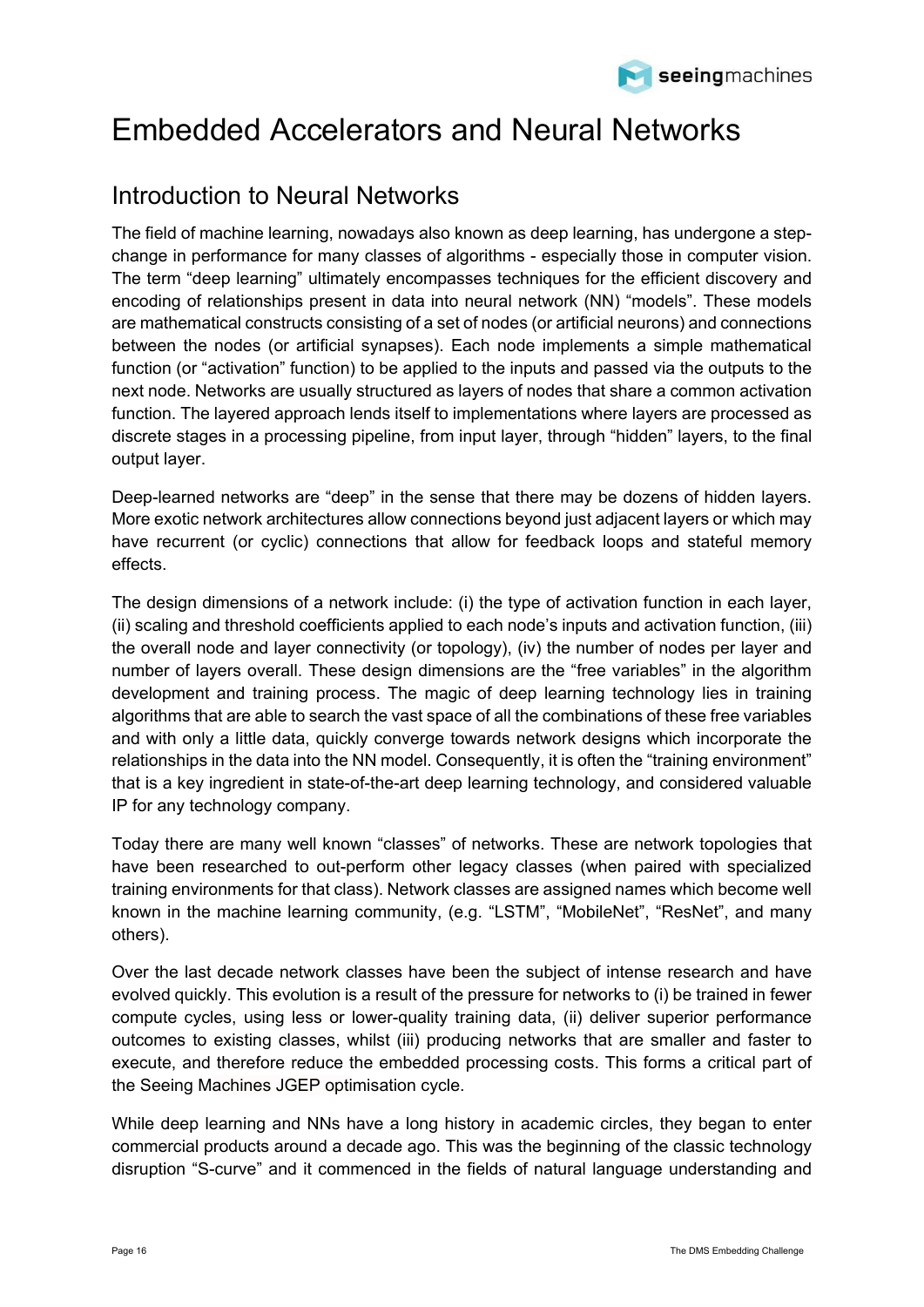

image classification for internet search engines. Custom silicon NPU acceleration for datacenters (cloud) soon followed, including designs evolved from GPUs primarily by NVIDIA, custom ASIC solutions from Google, and FPGA implementations by Microsoft. These helped drive the initial mass adoption of "deep-learned AI" into many everyday (online) products.

Today, deep-learned AI has largely displaced even the best classical techniques in the field of computer vision. "AI" algorithms are powering many new types of products, not only in the cloud, but at the "edge", running locally on smartphones and some IoT devices. Toolkits for efficient development of NNs (such as TensorFlow, Torch, ONNX and others) are now highly mature and have given rise to an enormous developer community, and thereby a whole new class of products often referred to as "AI powered".

While these products are not really intelligent (they just detect patterns very well), they perhaps earn the "AI" moniker by being able to out-perform humans for the task of speedily extracting meaningful and actionable information from complex and noisy data. However, most networks remain highly specialized and only perform "narrow" tasks, such as face recognition. As such, they are more accurately termed "narrow AI" or to those that are old school, just very good "expert systems".

### <span id="page-16-0"></span>Cost of Processing Challenge

Despite all their aforementioned advantages in the algorithmic space, however, NNs do not come without drawbacks - the most significant being a high processing demand when compared to classical techniques.

We define Cost of Processing (COP) as that part of a product's cost structure which is driven directly or indirectly by algorithm processing demands. COP can be a difficult value to estimate without actually building competing solutions, as it consists not only of the cost of additional silicon dedicated to performing the number-crunching, but also the dependent costs of things like additional PCB space, thermal and power management aspects such as capacitors, inductors, power-management ICs, additional board-layers, more pins, larger heatsinks, outer packaging materials, and any additional IP licenses (such as third-party accelerator designs).

COP is a major barrier that limits the size of NNs, their performance and ultimately the proliferation of NNs into low-power, low-cost products. This barrier is due to the fact that (i) NNs have data-flows and operators that are unable to be efficiently executed on traditional Von-Neumann CPU designs such as ARM or Intel x86 cores, and (ii) generic NPUs are not necessarily a silver-bullet, potentially adding their own cost and power demands to any SoC.

### <span id="page-16-1"></span>Memory Bandwidth and Neural Networks

Now let's put the previous chapter's memory bandwidth numbers into context as one of the principal dimensions of the Cost of Processing. We'll consider some common NNs used in embedded systems and understand what it takes from a memory bandwidth perspective to run a quantized model (8-bits) at a given processing rate. Note that we will explore NNs in more detail in the next section regarding the acceleration of their execution.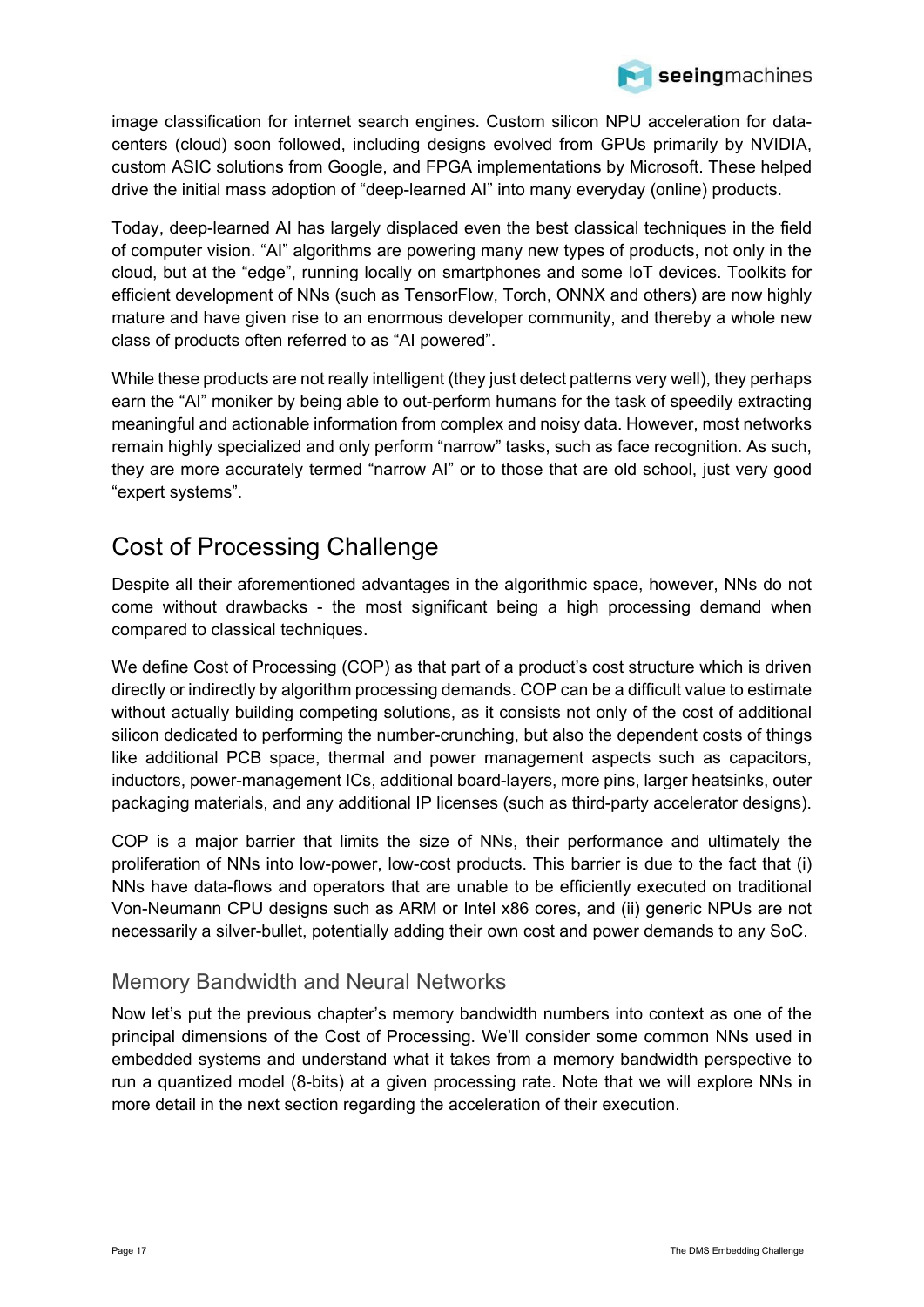

|                          |                             | Raw Memory BW (MB/s) - No Caching, 224x224 |       |        |        |
|--------------------------|-----------------------------|--------------------------------------------|-------|--------|--------|
|                          | <b>Data Transfered (MB)</b> | 1Hz                                        | 5Hz   | 10Hz   | 30Hz   |
| <b>MobileNetV3 Large</b> | 31.4                        | 31.4                                       | 157.0 | 314.0  | 942.0  |
| <b>MobileNetV3 Small</b> | 11.1                        | 11.1                                       | 55.3  | 110.7  | 332.0  |
| Resnet-50                | 135.7                       | 135.7                                      | 678.5 | 1357.0 | 4070.9 |

### <span id="page-17-0"></span>**Table 3: Raw Memory Bandwidth requirements of common Neural Networks for different processing rates without local/internal cache, while using INT8 quantized models.**

**[Table 3](#page-17-0)** represents the worst-case scenario as it assumes an accelerator that has no local cache which can be called upon to relieve the DDR memory accesses. These numbers can be reduced a lot, sometimes by at least 50% or more, *if local caches can be smartly utilized*. This is certainly not always the case; in fact, such caches are sometimes not usable unless the entire network can be executed out of the cache. Quite often, given the nature of the realtime processing in a DMS at 30fps (or sometimes higher), the networks need to be scheduled carefully in order to satisfy the 33 ms periodic deadline for DMS results (or even shorter periodic deadline when the processing rate is higher). This severely limits the possibility of "batching" network runs in contiguous blocks, for which many of the available accelerators have been optimised. Another way to appreciate this is the old adage that "*throughput can be bought, but latency must be earned*". Accelerators are designed to maximize throughput, but in the process of doing so they can elongate the latency of real-time tasks and often fail to hit deadlines.

Putting aside improvements to the DDR bandwidth from onboard caching, it can be easily seen that to run any of these networks at higher processing rates quickly starts to require significant memory bandwidth. Whilst Seeing Machines algorithms are not purely based on the networks outlined in this table, it is useful to show how easily processing at these higher rates can rapidly consume the resource budgets of devices in this class (it is why the Occula NPU and the custom networks we run on Occula were invented). There are plenty of networks (most actually) that do not need to run anywhere near the rates required with "tracking" algorithms. For example, some DMS designs have required **ten or more** networks to be implemented that execute concurrently at vastly different rates.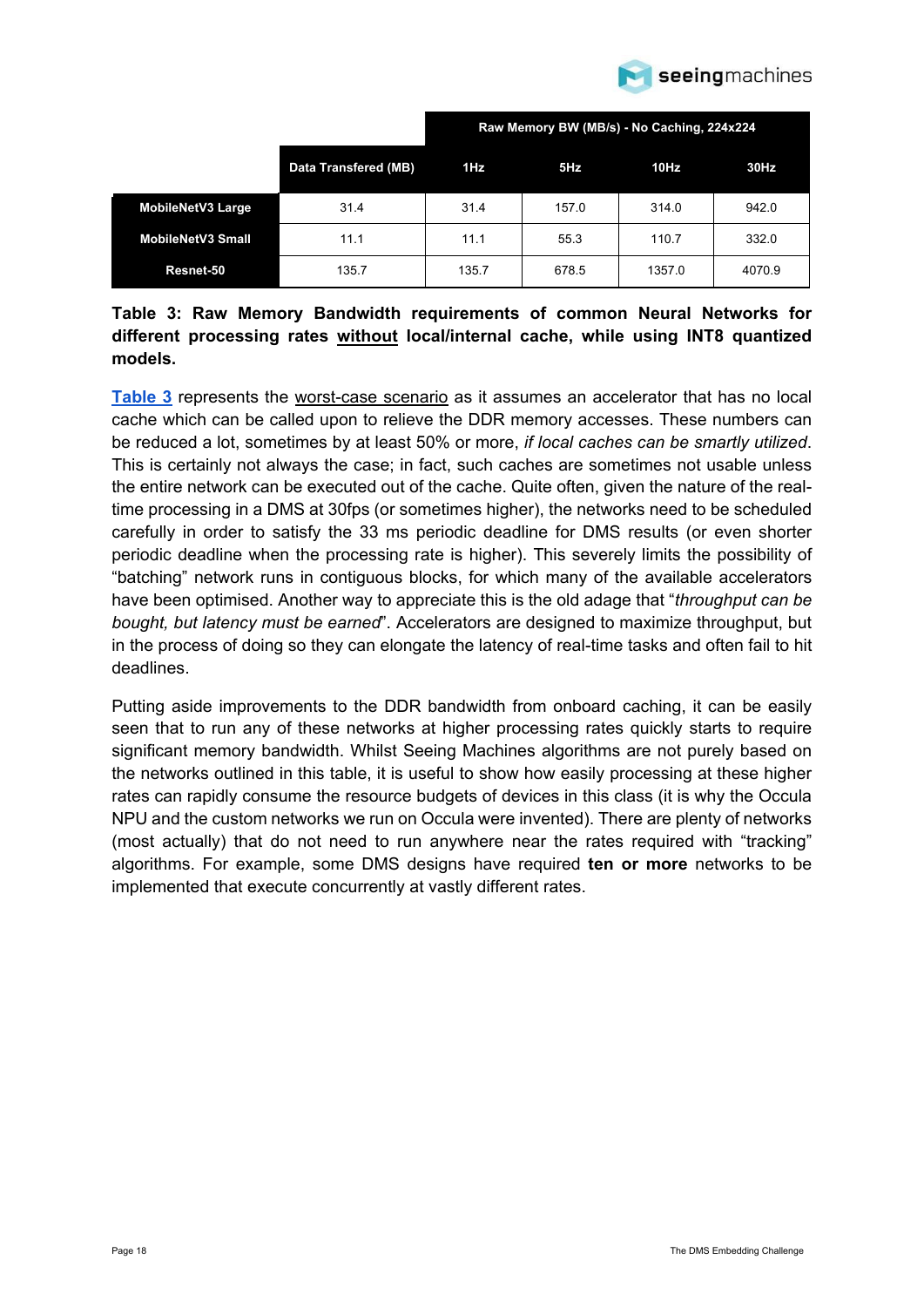

#### **Network Network Network Network Network**  $1 H<sub>Z</sub>$  $\Delta$  $\overline{A}$  $\overline{A}$  $\overline{A}$ <sub>R</sub> **Networks Network Network** Network  $5 Hz$  $\overline{A}$  $\mathsf{C}$  $\mathsf{C}$ **Networks Real Time Networks**  $30Hz$ **Networks**

### <span id="page-18-1"></span>**Figure 8: Relative size of bandwidth allocated to various networks at different processing rates**

The diagram shown in **[Figure 8](#page-18-1)** is a visual example where the size of each box represents the relative allocation of the available memory bandwidth to the different networks (separate colours) and their required processing rates (separate layers). The type of neural network for any given task is out of scope for this paper other than to say that different NN's have varying performance characteristics and are therefore directly related to the KPIs of the required features. The algorithm requirements and performance will dictate the type of network and the minimum processing rates needed. The processing pipeline must ensure that each network is executed at no less than its required processing rate and is always able to satisfy its periodic deadline (i.e. batching is not an automatic option).

### <span id="page-18-0"></span>Embedded NPUs

The awkward fit of NNs to execute on conventional CPUs combined with exponentially rising fabrication costs at smaller transistor design nodes (in what appears to be the end of the Moore's Law<sup>[1](#page-18-2)</sup> in the cost-sensitive automotive world for the foreseeable future), has led to a Cambrian explosion<sup>[2](#page-18-3)</sup> of Neural Processing Unit (NPU) accelerator designs over the past few years.

These new NPU co-processors have transistor groupings and memory arrangements that attempt to optimize the execution for whatever classes of NNs the chip designers believe will be popular with algorithm developers. Different designs vary due to the specific niche being sought for the product. Some NPUs are sold as standalone co-processing chips, others are licensable cores. Some employ new silicon techniques such as in-memory computing using nano-scale resistors.

<span id="page-18-2"></span><sup>1</sup> <https://www.technologyreview.com/2020/02/24/905789/were-not-prepared-for-the-end-of-moores-law/>

<span id="page-18-3"></span><sup>2</sup> [https://en.wikipedia.org/wiki/Cambrian\\_explosion](https://en.wikipedia.org/wiki/Cambrian_explosion)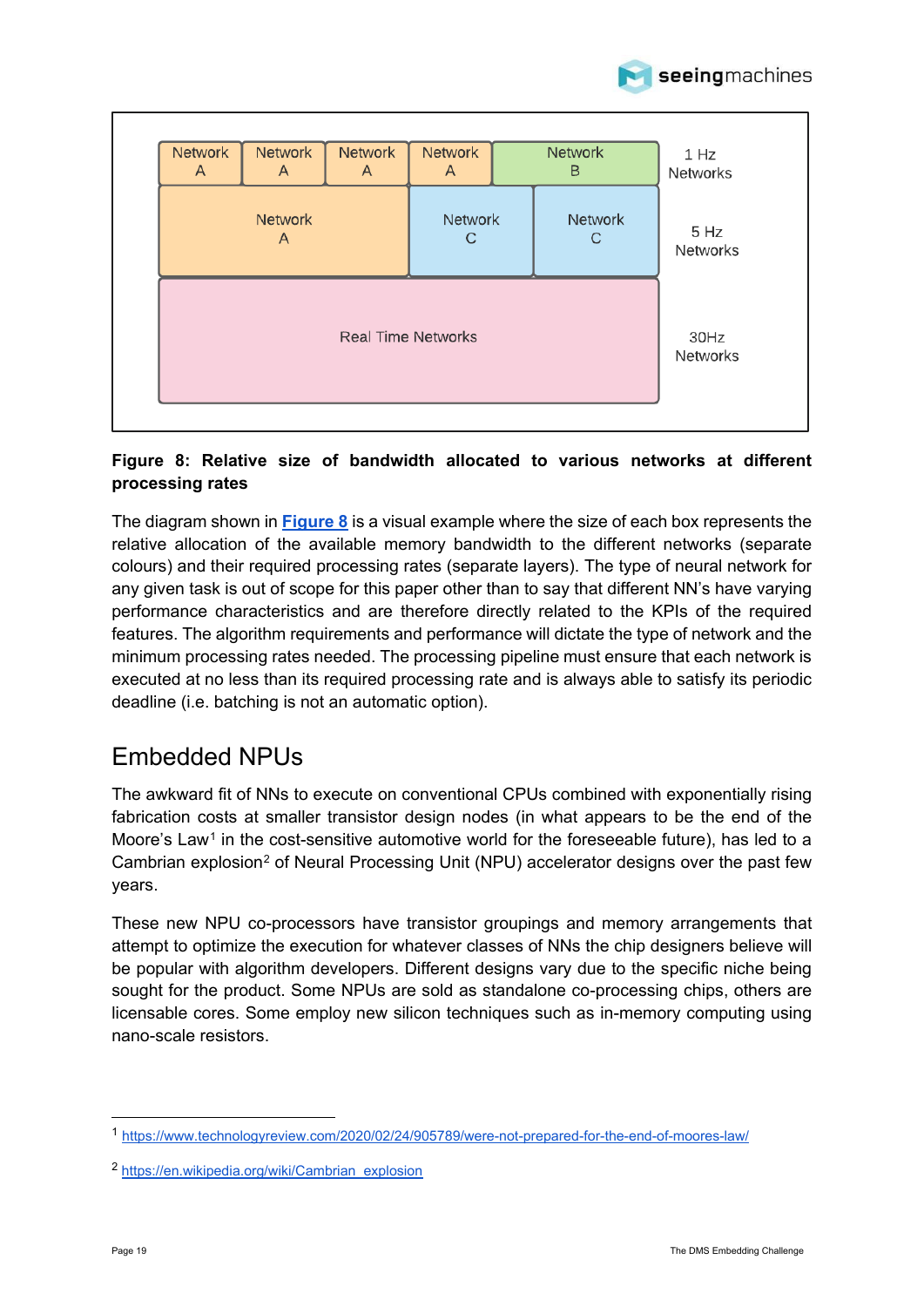

Embedded NPU designs nowadays differ in the number and variety of mathematical operators, the precision of those operators, the way blobs of data are arranged, fetched, cached and propagated when the network executes, and the maximum size of the network that can be locally processed inside the NPU core without requiring a DDR memory access or a significant data transfer. Some designs also incorporate multiple processing pipelines in order to increase parallelism and throughput (which comes at the cost of extra silicon area of course).

An Embedded NPU is simply one that is designed with the intent of executing NNs in low-cost, small, low-power devices "at the edge". The constraints of low cost, size and power place significant limits on the NPU capability compared to designs for cloud data-centers, or workstations, and thus Embedded NPUs must make compromises driven by the needs of the specific application.

The advantage and attraction of products being able to deploy NNs in local devices puts pressure on SoC companies to offer devices with an NPU acceleration option. However, this is where the difficulties begin for these companies. The problem is that a SoC design cycle from concept to release is typically 2-3 years, whereas the state-of-the-art in NN techniques are changing every few months. The risk that the chip designer runs is that they can very easily lock-in a processing architecture that does not adequately foresee the evolution of the state-of-the-art. So by the time the chip is released (and keeping in mind that the chip will also need to service the market for many years after that), the NPU design can be almost useless at accelerating the NNs developers wish to deploy. Here, the same issues we described in previous sections with regards to memory bandwidth and ISP limitations similarly apply; the processing pipeline either encounters an efficiency bottleneck or simply cannot execute the network needed by the developer. Neither is a good outcome.

There are two approaches to NN acceleration that are evident in today's market: (i) companies that design and build their own custom NPUs or (ii) those that re-badge and repurpose a different type of processing accelerator IP to be more compatible with the kinds of processing NNs need. The latter is achieved largely through refactoring of toolchains, allowing them to ingest NN models. For instance, DSP's, GPUs, or Vector Processors are often wrapped in an "AI" marketing envelope and positioned as full-blown NPUs.

Looking behind the curtain, we must remind ourselves that accelerators (in general) are one of the primary ways that SoC companies differentiate their products. Therefore it is certainly understandable as to why semiconductor companies employ these "wrapping" tactics. However, it can be very difficult for end-customers and algorithm developers to peer through the marketing haze. It's an area full of traps, consisting of misleading statistics and things left unsaid until it's discovered by a developer far too late, at which point the hapless customer finds themselves in the classic "walled garden" where the financial outlay, training and code commitment already made into developing with a chosen SoC means changing devices is too expensive and risky.

When a developer like Seeing Machines, who needs to stay abreast of the state-of-the-art and develop new kinds of networks, requires an operator or network connectivity structure that the NPU (or whatever accelerator) was not designed to support, the result is either that the developer cannot take the best-in-class algorithm implementation to production or a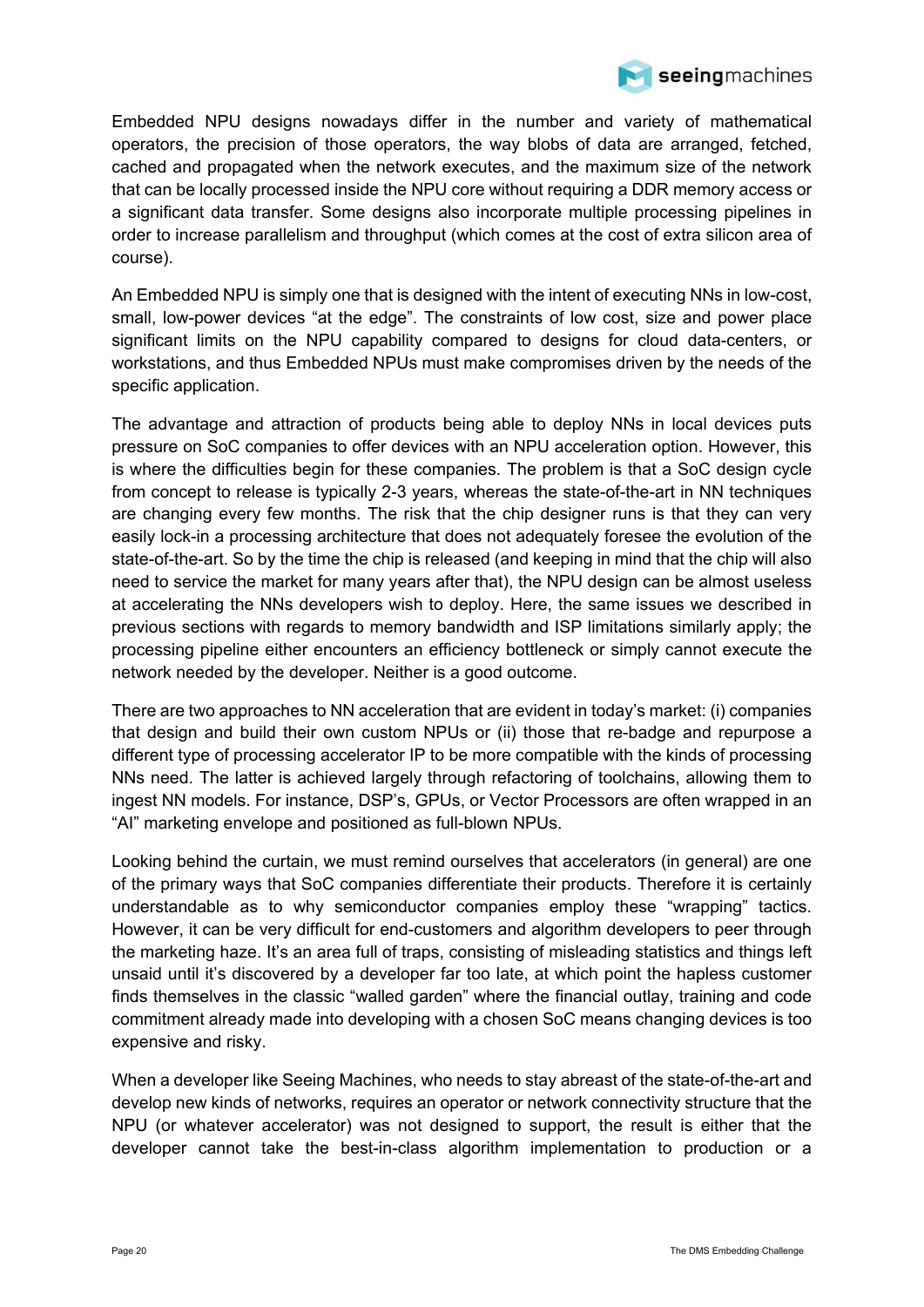

compromise in performance must be made due to processing inefficiencies that need to be accounted for somewhere else in the pipeline.

In order to illustrate this point, **[Table 4](#page-20-0)** below shows a number of SoCs performing the same accelerated function for our custom Gaze Tracking task (which looks at one or both eyes on a driver or front-seat passenger and determines where the person is most likely to be staring). Of note, the Gaze Tracking task incorporates a NN with an unorthodox architecture. Also included in the table, for reference, is the same task executed on an A53 CPU (code fully optimised) along with the Occula NPU running on the FOVIO Chip.

|                   | <b>HW Accelerator</b>            | <b>Advertised "TOPS"</b> | <b>Latency (ms)</b> |
|-------------------|----------------------------------|--------------------------|---------------------|
| SoC <sub>5</sub>  | <b>DSP</b>                       | 3.00 TOPS                | $7.2 \text{ ms}$    |
| SoC <sub>6</sub>  | <b>DSP</b>                       | 2.00 TOPS                | 57.3 ms             |
| SoC7              | <b>Custom Vision Accelerator</b> | 1.00 TOPS                | 9.9 <sub>ms</sub>   |
| SoC <sub>8</sub>  | <b>Custom Vision Accelerator</b> | 0.05 TOPS                | $32.6$ ms           |
| <b>FOVIO Chip</b> | Occula NPU @250MHz               | 0.03 TOPS                | $3.1 \text{ ms}$    |
| CPU Only          | 1x A53 + NEON @1.1GHz            | 0.003 TOPS               | $9.5$ ms            |

#### <span id="page-20-0"></span>**Table 4: Accelerated implementations of Gaze Tracker in various SoCs**

The execution latencies show how the different designs of the accelerator hardware yields an enormous impact on the processing efficiency outcome. Note that in this table we show latency in milliseconds as **the most critical measure**, not Tera-Operations Per Second (TOPS). We intentionally show the variation in TOPS numbers for the different NN Accelerators to highlight the danger of assuming that it's possible to use this number alone for any meaningful and practical resource planning. You may recall the adage that throughput (or TOPS) can be bought, but latency must be earned!

For example, a 60Hz processing rate requires all the computing tasks to be finished within 16.6ms; similarly a 30Hz processing rate requires completion within 33.2ms. To put the Gaze Tracker task into a wider perspective, the plot in **[Figure 9](#page-21-0)** below indicates the overall time allocation for Gaze Tracking in our pipeline with the 60Hz and 30Hz processing deadlines overlaid as dashed lines.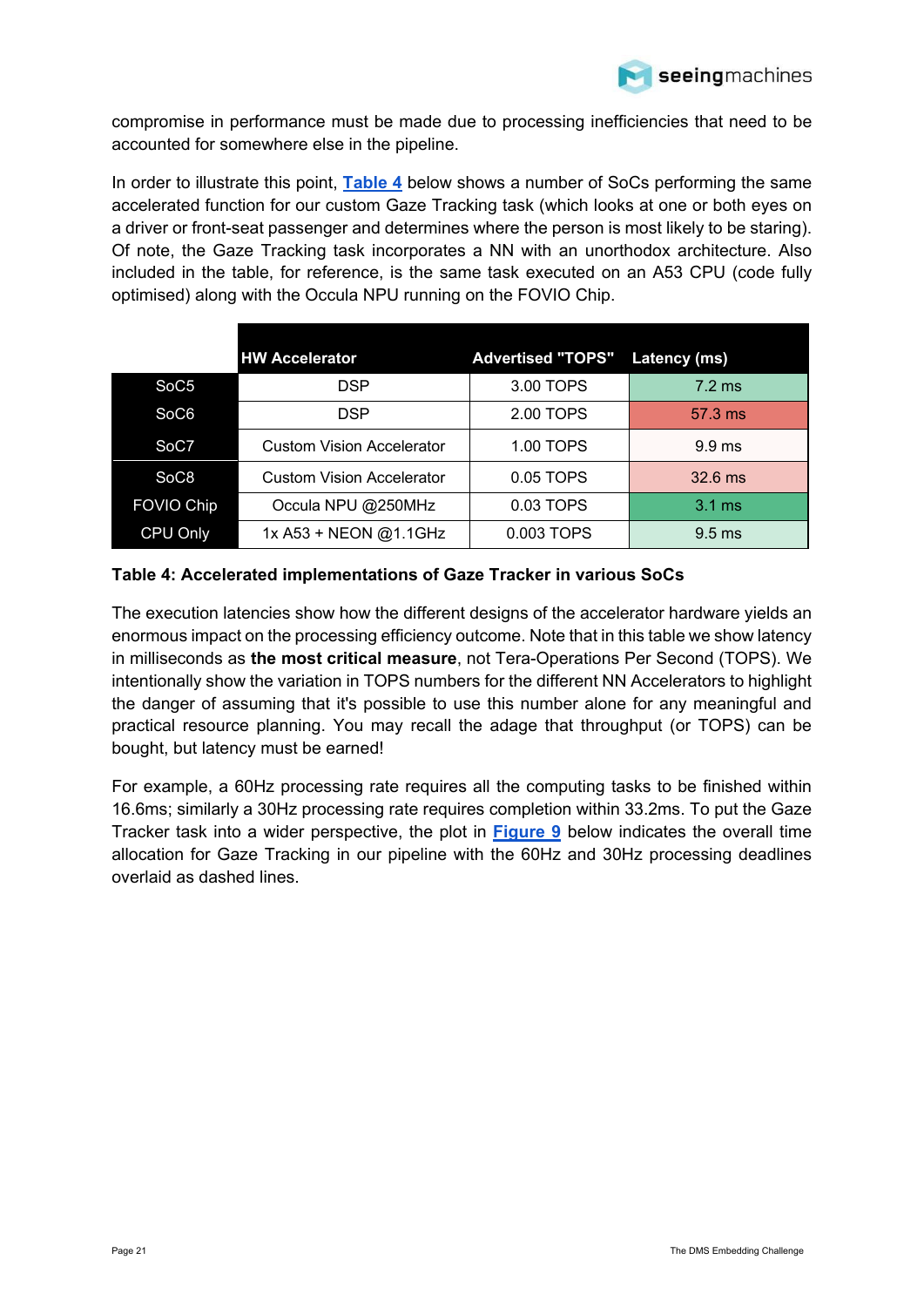



#### <span id="page-21-0"></span>**Figure 9: Example Gaze Tracker versus Unallocated Compute Bandwidth**

In this figure, each yellow bar indicates the remaining *time-slots* available for scheduling all other tasks in the pipeline after the Gaze Tracker. This illustrates that the goal of completing the task as quickly (and efficiently) as possible is what always matters. It's all about ensuring that the yellow bar is as large as possible, maximising the chance that there are sufficient resources remaining to execute the rest of the DMS feature stack, which at time of device selection, may also contain customer-specific features that are yet to be developed.

The comparison shows that there are some accelerators and chip architectures that are very poorly matched to this particular part of our pipeline with two of them clearly unusable and a third no better than the CPU. Note also that the A53+NEON core is reasonably efficient at running this particular processing task, largely because the Gaze Tracker workload has been thoroughly optimized at Seeing Machines for ARM processors (thanks in large part to the NEON SIMD extensions available in ARM instruction sets).

In any standalone DMS embedded system design, the processing budget allocated to the overall driver monitoring engine may be as little as one A53 CPU core, requiring the full algorithm stack to always execute in under 33ms (considering not the average but the worstcase execution pathways). Therefore allocating 9.5ms to this task would likely not be a great use of the available bandwidth (9.5ms/33.3ms = 29% of the CPU utilised). Hence, the need for Accelerators is clear - to offload processing from the CPU wherever possible.

The data in **[Figure 9](#page-21-0)**, along with the data presented earlier on the memory bandwidth for RGB-IR processing, shows the relative performance of different SoCs for a specific task with the aim of highlighting that chip marketing does not reflect reality. The fact is that different silicon designs deal with NN processing demands in very different ways with a large range of potential outcomes. In some scenarios, the chip designer, or the algorithm developer might get lucky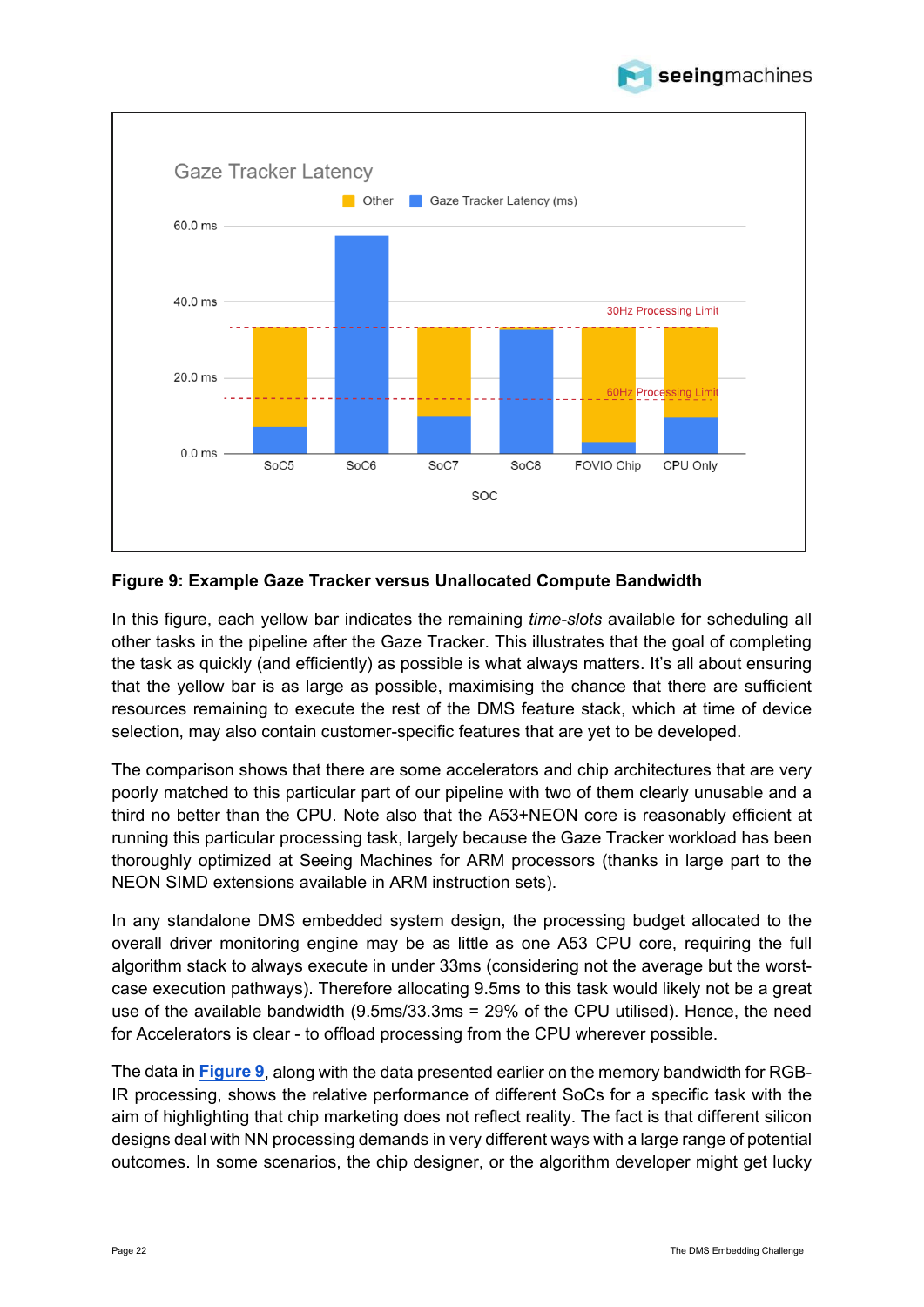

and create a good match, but in the embedded world such a fortuitous outcome is painfully rare.

In summary, embedded performance is largely about the match, or degree of fit, between software and hardware. For embedded NPUs, it is how well the NPU design is matched to the specific NN technology that is of critical importance.

### <span id="page-22-0"></span>The Co-Design Approach

At this point, it is natural to ask if a NN can be reworked to better match a specific accelerator design? To some degree the answer is yes, NNs can be reworked by machine learning experts to better fit specific accelerator designs. However, this path is by no means easy or cheap to do, and the outcomes are hard to predict in advance.

A better approach is software-hardware **co-design**. This is a process whereby the NPU and the NNs are developed in lock-step, with two design teams working closely together to build a single optimized "system" of hardware and software. Note that this is the antithesis to the general-purpose NPU approach discussed earlier.

An issue with this approach is that the NPU design will need frequent iteration to keep up with the evolution in the NNs. Seeing Machines chose FPGA technology for it's FOVIO chip in order to be able to rapidly explore the cost vs. performance space for DMS solutions, knowing the market time-frames involved and also with the knowledge that we would need to deeply optimize the embedding in order to be competitive for standalone DMS solutions.

FPGA technology allows for an "algorithm-first" design approach to the embedding challenge and to some extent, frees our AI developers to incorporate the most powerful neural network techniques and still have those networks run very efficiently.

### <span id="page-22-1"></span>Application Specific NPUs

The term "application specific" refers to silicon designs that are intended to serve limited and specific purposes, and are therefore able to avoid bloat in the design that comes from attempting to support other unknown applications. Taking the Co-Design Approach naturally leads to solutions that only do what they need to, and therefore tend to be well matched to the domain of the application they target.

<span id="page-22-3"></span><span id="page-22-2"></span>In contrast, a "generic" NPU is one that will be designed to serve a wide array of (often disparate) network architectures and operators. When chip manufacturers decide the requirements for their generic NPUs, the features and capabilities they end up adopting are guided by the state of the art in the research field and the popular networks that are being used by their end customers at that point in time. There are no "standards" per se when it comes to NNs that would make their requirements capture a straightforward process, but there are certainly a number of long-running threads in terms of research and innovation which target certain domains of application, such as resource constrained embedded systems. Two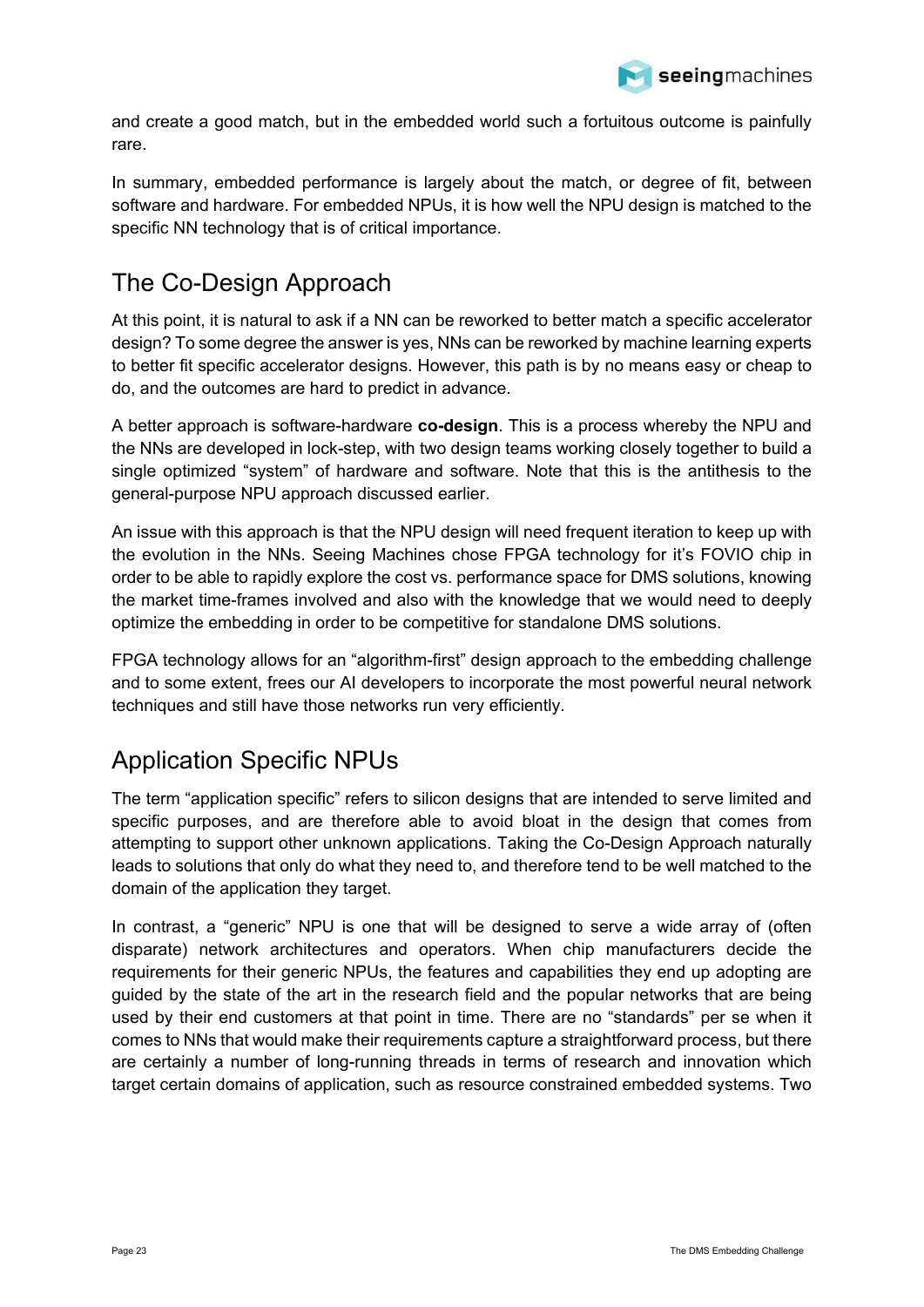

recent examples are MobileNetV[3](#page-22-2) from Google<sup>3</sup>, and RegNet from Meta<sup>[4](#page-22-3)</sup> (formerly Facebook).

When defining a generic NPU architecture, the challenge is to build a small and efficient silicon design that can anticipate the future of NNs despite the high uncertainty in what is still a rapidly evolving landscape of research and development in both industry and academia. Given this fairly early stage of the innovation cycle in NNs, chip vendors are forced to cast a wide net to ensure that in 2-3 years' time, when their first silicon samples are available, the application domain has not seismically shifted. This of course leads to considerably larger capacities and capabilities that are invariably suboptimal and inefficient.

On the other hand, application specific NPUs can be defined in a very narrow and targeted manner. The key decisions around what to include and what to exclude are driven by the algorithm design. This generally means culling the set of mathematical operators to be as well matched to the proprietary algorithms as possible. There is still a need for some headroom and flexibility in order to incorporate future changes, but that is a perfectly feasible tradeoff when taking the Co-Design Approach - which is what we have been doing for many years at Seeing Machines. A simple example is that the operational parameters of an application specific NPU can be made runtime programmable without growing silicon area.

<sup>3</sup> <https://arxiv.org/pdf/1905.02244.pdf>

<sup>4</sup> <https://arxiv.org/pdf/2003.13678.pdf>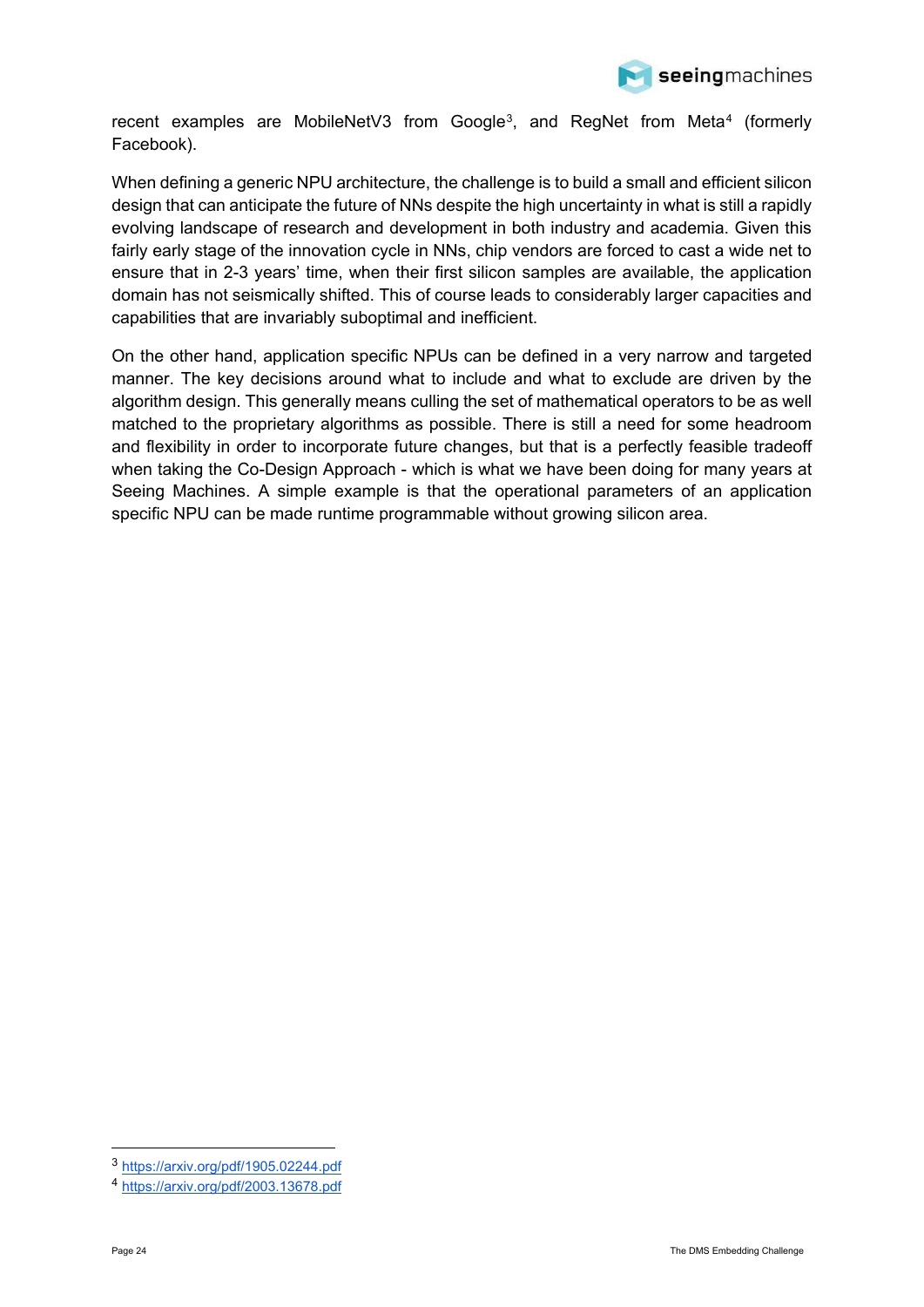

# <span id="page-24-0"></span>Occula NPU

### <span id="page-24-1"></span>The Motivation - Understanding Humans

Today, products that require human interaction are designed to almost always use buttons for input, whether software or physical. Buttons are an extremely simple and effective interface solution in many situations, however anywhere there is a non-trivial interaction required between a machine and human there also exists the potential for buttons to become the *barrier*  to using the machine. Behold the TV remote control.

Many products have the potential to be far simpler to use if they could somehow just detect what the human wants or needs without the human needing to find and press the right button. This is simple enough in theory, but in practice, detecting what a random human might want or need, requires an AI that (to some degree) can interpret far more naturalistic human commands.

Today we see some signs of success in voice-agent technologies, which are sophisticated enough to interpret human speech usefully, allowing some products to be controlled using voice alone. Voice is primarily good for commands, however many people feel a sense of discomfort issuing voice commands to a machine, and this is especially true where multiple people are present and who may already be talking. Voice commands are powerful, but are not always appropriate, and certainly not a silver bullet. Instead they simply create another interface option. Machine commands can also be issued by making physical gestures, using the hands, face and eyes. These can be used on their own, or combined with voice, to further enrich the interface sophistication.

However, while many devices can be improved from having voice or gesture commands, the greater value comes from the machine having access to richer *contextual information* about the individual and thereby dynamically adapting the interface to the real-time context.

We believe that context is truly the key to more intelligent machine interfaces. Context can be assembled from the following four sources (i) the machine's present "state" (e.g. driver is attempting to enter a travel destination), (ii) the environment (e.g. a highway, road-scene, night etc), (iii) the person's own digital information (e.g. their past destinations, friend's addresses etc), and (iv) *the person themselves*. If the machine can tell if a person is frustrated, angry, upset, calm, overwhelmed, confused, relaxed, sleepy, sleeping, jovial, drunk, engaged in a task, (the list goes on and on), then it will be able to far better serve the user while needing fewer commands.

Today's world is only just beginning to witness the value that real-time human context can provide to next-generation HMIs. The first systems are now appearing in luxury cars, with the Mercedes Benz S-Class being the primary example. Here vision, audio and haptic sensory interfaces (used for both input and output) are placed around the driver, placing them "in the loop" on many interface pathways. The result is a natural feeling, highly intelligent interface that enormously simplifies access to an otherwise extremely broad set of signals coming from the vehicle's systems and the road environment.

In summary, Occula has been developed to address the limited application scope of not only DMS, but more generally of "understanding humans". While that might sound like a very broad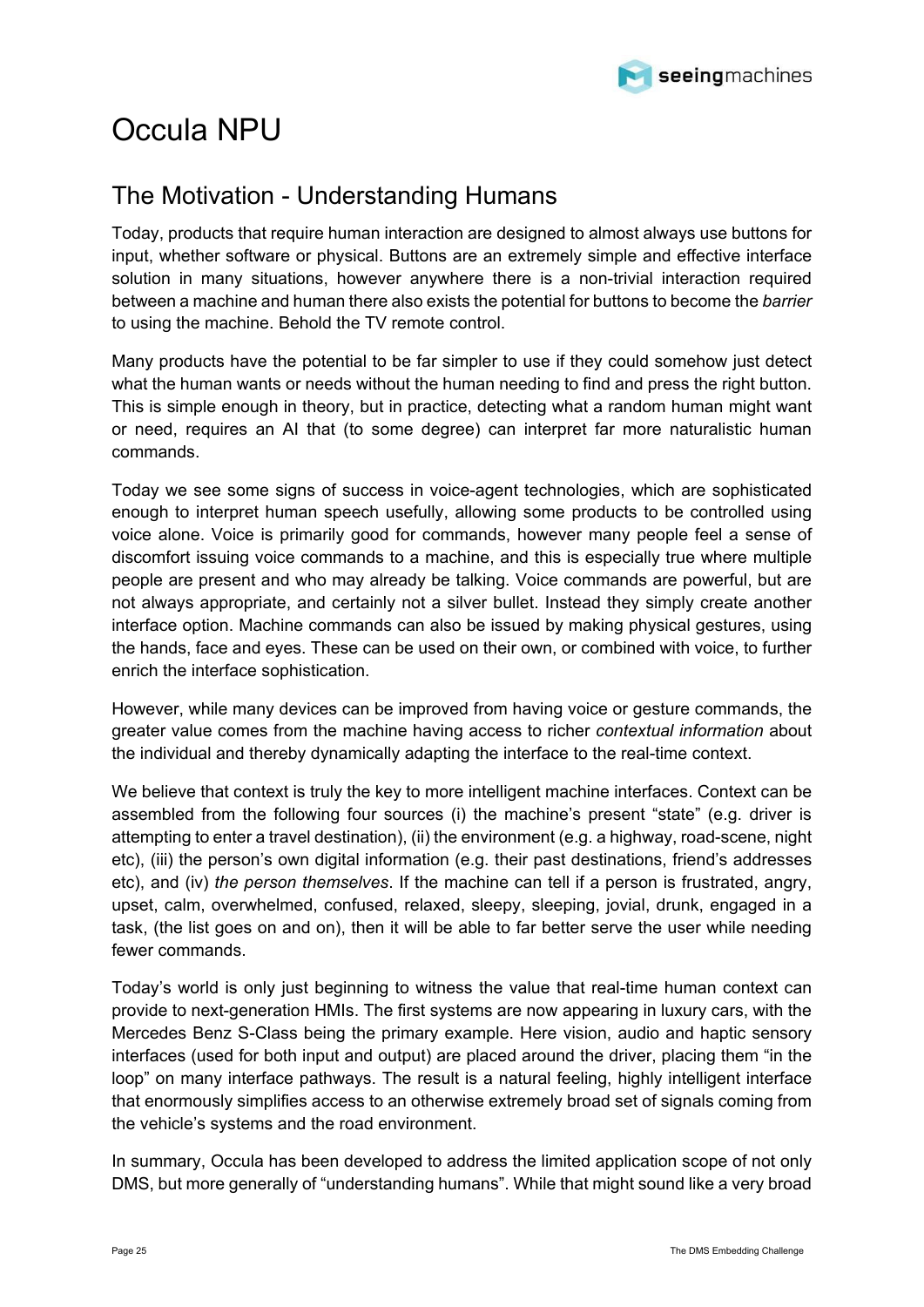

application, it still leads to a common set of specialized NN algorithms and therefore optimized methods of execution and so a distinct embedded advantage can be found over more general purpose NPU designs. Despite being designed and built from the ground up for DMS solutions, the Occula NPU design when married with Seeing Machines DMS algorithm stack, may offer performance advantages to a far wider range of products - any product that is (i) price or power sensitive, and (ii) can yield an advantage from understanding contextual information about humans. We leave it to the reader to imagine the possibilities.

### <span id="page-25-0"></span>SM-DETECT and SM-TRACK

Understanding humans begins with detection and measurement of human bodies. Humans have evolved to be highly social animals and the biology of the human brain tells us that one of the most critical components of the human body, to "visually understand" or comprehend, is the face.

This is evidenced through study of the brain region known as the occipital lobe<sup>5</sup>, located at the back of the skull which directly receives nerve impulses from the optic nerve. The occipital lobe contains a sub-region called the occipital face area<sup>6</sup>. Experiments by neuroscientists show that this appears to be a neural network cluster entirely dedicated to low-level detection of facial features.



Inside the face itself, arguably the most important feature to detect is the eyes. This is because eyes reveal the all-important information as to where a person is looking. This cue, combined with the context of the scene, provides extremely valuable insight as to what another person might be thinking about at any given moment and is therefore a crucial component for advanced social interaction. In the brain, the detection of eye features is believed to be performed in a dedicated region known as the superior temporal sulcus<sup>7</sup>, whereas the higherorder conversion of face and eye temporal-spatial information into emotional cues occurs in the amygdala and the prefrontal cortex, which also have countless other roles.

To an embedded engineer, it appears that human brains have simply evolved dedicated NN "hardware" acceleration for detecting and tracking facial features. The reason for this evolutionary step is perhaps that facial comprehension is a processing intensive yet essential task when in a social context and the brain, as an organ (or computer), already consumes a lot of calories. Evolution appears to have selected not only for bigger brains, but for brains that are extremely efficient at performing the things they need to do everyday.

Inspired partly by witnessing these specialized biological networks, Seeing Machines has developed similar optimized processing pathways for detecting and tracking human body

<span id="page-25-1"></span><sup>5</sup> [https://en.wikipedia.org/wiki/Occipital\\_lobe](https://en.wikipedia.org/wiki/Occipital_lobe)

<span id="page-25-2"></span><sup>&</sup>lt;sup>6</sup> https://en.wikipedia.org/wiki/Occipital face area

<span id="page-25-3"></span><sup>7</sup> <https://www.ncbi.nlm.nih.gov/pmc/articles/PMC4346170/>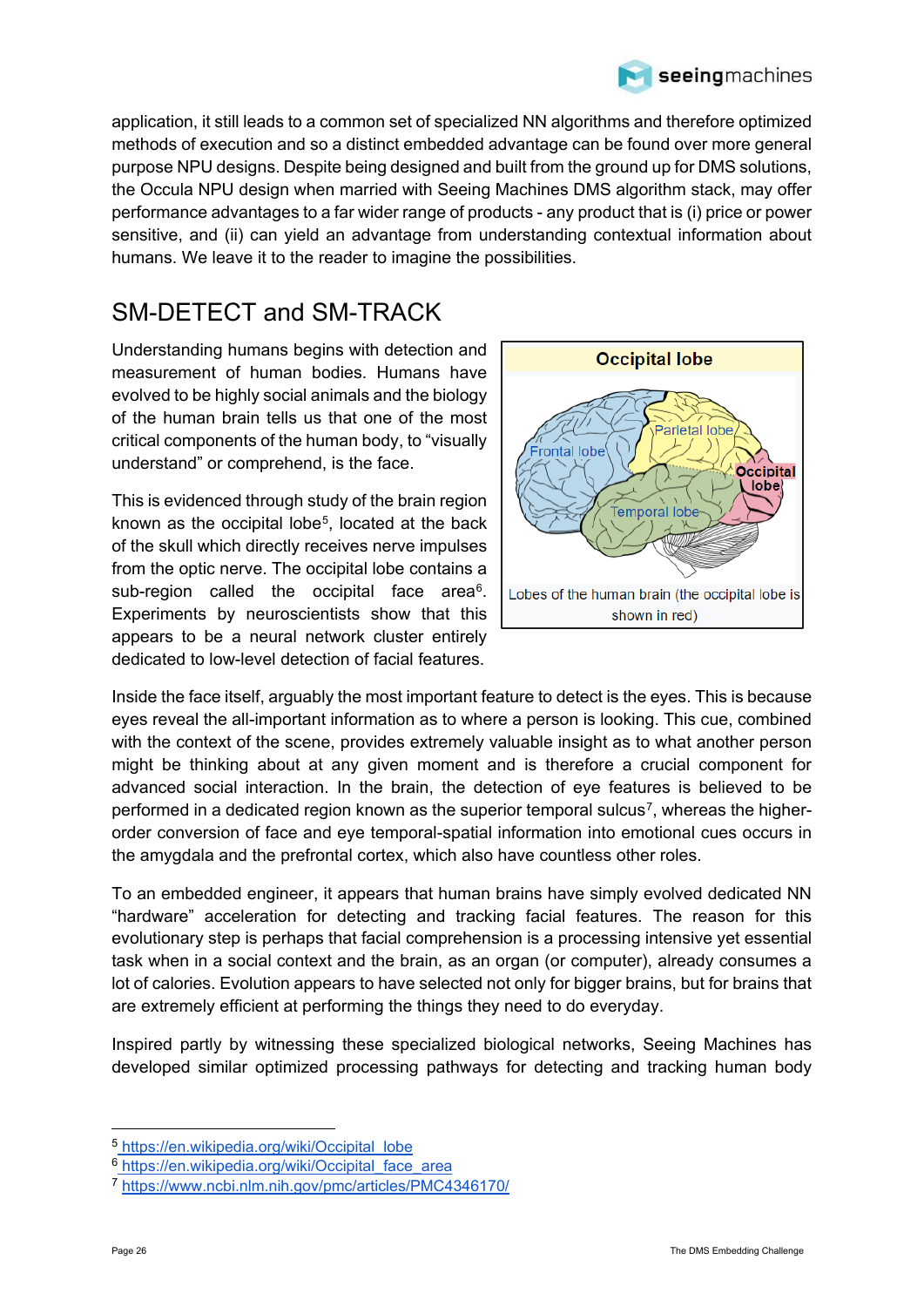

parts. These functional units are the "base of a pyramid" of the DMS processing hierarchy, and together form the "perception" layer needed for human-machine social engagement.

**SM-DETECT** is a "fast path" for detecting faces, facial features, torsos, arms, hands etc, and also can be trained to detect other kinds of objects which may appear near human bodies, such as sunglasses or phones. The algorithm methods chosen for detection are by no means the highest in terms of detection accuracy, but rather are a compromise between speed and accuracy, carefully selected to be maximally compatible with hardware acceleration and to minimize processing power.

The FOVIO chip firmware executes the SM-DETECT pathway periodically to scan the scene for body-parts, and these detections are used to support the frame-by-frame tracking of the vehicle occupants.

**SM-TRACK** is a similar idea. A fast-path, but for locating and tracking body-parts over groups of frames. This pathway takes advantage of the knowledge that body parts can only move so far between video frames, and performs localized detection of body-parts based on a prediction of where they are likely to be in the latest image, incorporating a model of the basic human form to do so. SM-TRACK saves the majority of processing bandwidth versus the standard solution of using a NN to fit a 3D (or "4D") model to every frame of video. Once more, the algorithms used are derived from over fifteen years of internal evolution, leading to a carefully chosen compromise between speed and accuracy in the environment of a vehicle cabin.

Seeing Machines makes no claim that these algorithms are the best performing in terms of their ability to detect and track humans in an image, but we believe that they are the best compromise between "good enough" tracking performance and that all important metric, the Cost of Processing.

### <span id="page-26-0"></span>Classifying Human State

In the human brain, complex higher order reasoning tasks are performed by the prefrontal and frontal cortex, which appear to be at the pinnacle of the network hierarchy and where our human consciousness largely resides.

To an embedded engineer, the frontal cortex region of the brain looks somewhat like a general purpose NPU. This is perhaps where a large variety of different networks help us navigate the complex puzzle of survival in a social world, with each network consuming as input the state from the higher-bandwidth perception layer beneath.

Similarly, Occula is designed to supports more general NNs, especially of the type and size that take results from the SM-DETECT and SM-TRACK perception layer and perform higherorder classifications; for example, to detect a microsleep in the last two seconds of eyelid data, or to infer the level of drowsiness over several minutes of observation of the whole driver.

To do this, Seeing Machines engineers surveyed the set of classifier algorithms required for a modern DMS, looking at operators, the model sizes, the precision of the numbers and the required execution time budget, and designed Occula to "best-fit" all the known combinations, within a silicon resource budget.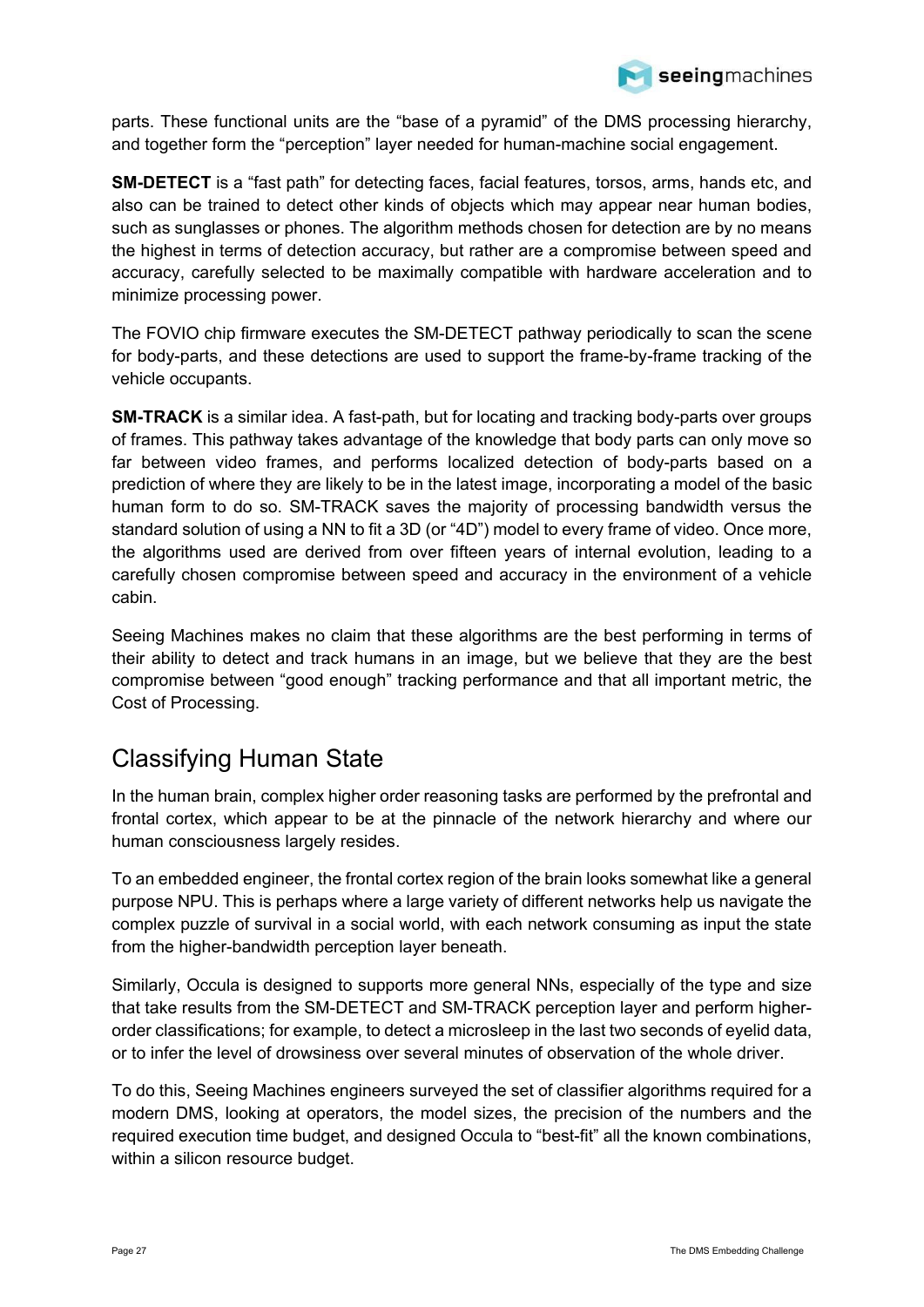

### <span id="page-27-0"></span>Occula Efficiency Outcomes

This section examines the design efficiency of Occula against three types of tasks that commonly occur in DMS systems: (i) face detection, (ii) face tracking, and (iii) inference of MobileNet (a commonly used NN architecture).

### <span id="page-27-1"></span>Benchmarking Approach

As explained, Occula is not a generic NPU. rather it is acceleration hardware that is matched (or co-designed) with NN-based algorithms which, in-turn are designed to run efficiently on it. **So it is important to think of Occula as both an NPU and a set of algorithms, which are indivisible.**

Therefore for an efficiency test to have meaning, it is important that we compare the Occula NPU+NN **system** and compare it to other potential **NPU+NN systems**, such as those that might be developed by competitors to Seeing Machines.

To do this we created face-detection and face-tracking benchmark algorithms on the candidate NPUs that are well suited for those NPUs and which we feel would represent the development path taken by any expert machine-learning engineer tasked with implementing a state-of-theart DMS software solution on those devices.

The idea is to compare what Occula achieves "out of the box" as an application-specific design vs what might be the outcome if tasked to develop face-detection and face-tracking NNs on any other general purpose NPU. We argue that this approach closely represents the reality of porting "hardware agnostic" DMS software to a random SoC, which is what our competitors must do.

### <span id="page-27-2"></span>Face Detection Task

For face detection, our benchmark employed a MobileNet SSD-V2 using TensorFlow, trained on a repository of face images. Single-Shot Detectors (SSDs) are, at the time of writing, the state-of-the-art for general 2D object detection using NNs. Additionally, the MobileNet NN architecture produces small model sizes that are commonly used in high performance embedded solutions. We felt this approach to be the most likely method chosen by a machine learning engineer developing a face detector for a DMS solution. Both SM-DETECT and the MobileNet SSD-V2 networks were run against 320x320 resolution images.

### <span id="page-27-3"></span>Face Tracking Task

For face tracking, our benchmark employed an open-source implementation of a 3D "face alignment" technique, originally presented at ECCV 2020. The paper is titled "Towards Fast, Accurate and Stable 3D Dense Face Alignment" and pursues maximally efficient fast real-time face-alignment using NN techniques. Both the ECCV paper<sup>[8](#page-27-4)</sup> and the 3DFFA V2 GitHub project<sup>[9](#page-27-5)</sup> are co-authored by Jianzhu Guo<sup>[10](#page-27-6)</sup> a highly cited and respected expert in the field of face processing. In our benchmark, we measure the time taken for the face alignment stage, which is directly comparable to the work performed by SM-TRACK when applied to tracking a

<span id="page-27-4"></span><sup>8</sup> <https://guojianzhu.com/assets/pdfs/3162.pdf>

<span id="page-27-5"></span><sup>9</sup> [https://github.com/cleardusk/3DDFA\\_V2](https://github.com/cleardusk/3DDFA_V2)

<span id="page-27-6"></span><sup>10</sup> [https://scholar.google.com/citations?user=W8\\_JzNcAAAAJ&hl=en&oi=ao](https://scholar.google.com/citations?user=W8_JzNcAAAAJ&hl=en&oi=ao)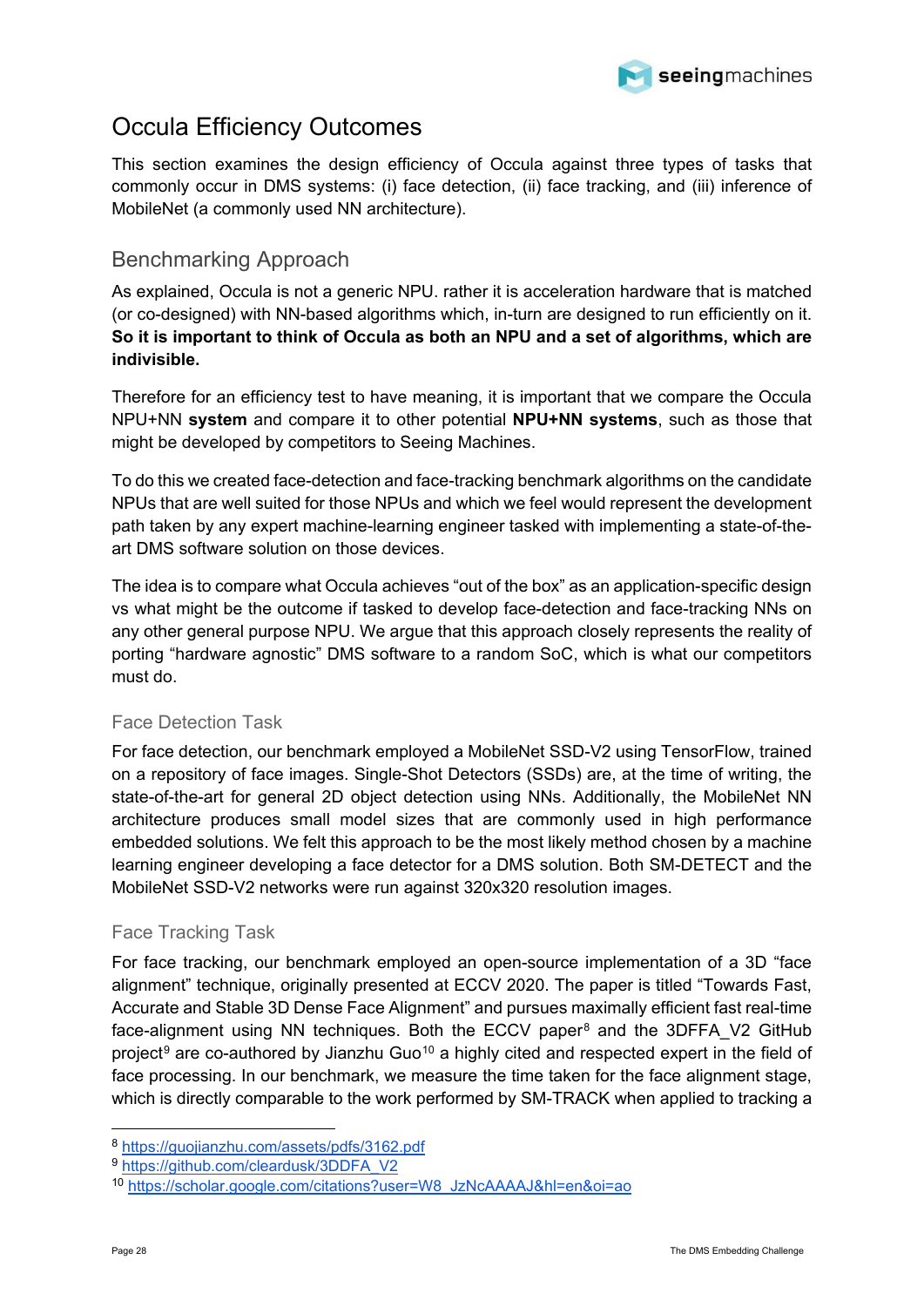

face. Each method was executed at the native resolution of the core algorithm models to avoid image-prescaling affecting the results. The 3DFFA\_V2 code was run on 128x128 resolution images, whereas SM-DETECT processed 1280x968 resolution images. Note, this gives 3DFFA\_V2 less input pixels to process (and therefore a bandwidth advantage).

### <span id="page-28-0"></span>General Purpose NN Inference Task

For general purpose NN inferencing, the same model was executed on all target devices, including Occula. The network architecture was MobileNet-V3 with a 10MB model consisting of 8-bit quantized coefficients. The task was to perform a simple classification using ImageNet<sup>[11](#page-28-5)</sup> data.

### <span id="page-28-1"></span>Target Devices

For the benchmarking we intentionally chose NPUs designs that are (i) general purpose NPUs, (ii) considered "state of the art" for their low-power embedded performance, but which are (iii) **not** found in automotive products.

The reason to exclude any NPUs that appear in automotive SoCs is because Seeing Machines also develops and supplies it's software in automotive NPUs and the performance of those devices vs Occula is commercially sensitive information. In short, we do not want to trouble any of our SoC partners.

For our studies, we chose the Google Coral Edge TPU<sup>[12](#page-28-6)</sup> and the NVIDIA Xavier NX<sup>[13](#page-28-7)</sup> because both Google and NVIDIA arguably lead the market on high-performance general-purpose NPU designs and have more recently released embedded versions of their chips. Both chips also have industry-leading tool-chains.

### <span id="page-28-2"></span>Power Measurements

### <span id="page-28-3"></span>Google Coral

The Coral TPU is a pure NPU device (and not an SoC with CPUs and other power consuming sub-systems). The test system provided by Google operates with a Raspberry Pi v4 with a USB Coral TPU dongle. Measurement of the power consumed by the Coral TPU is simply a matter of observing the difference in the Raspberry Pi system power when the Coral TPU is performing the processing, versus when the Coral TPU dongle is removed.

#### <span id="page-28-4"></span>NVIDIA Xavier NX

We ran the benchmark on two different sub-components of the NVIDIA Xavier NX system, (i) the GPU (384-core NVIDIA Volta™ GPU with 48 Tensor Cores), and (ii) the Deep Learning Accelerator (NVDLA Engine) with power measurements obtained on that system..

<span id="page-28-5"></span><sup>11</sup> <https://www.image-net.org/>

<span id="page-28-6"></span><sup>12</sup> <https://coral.ai/products/accelerator-module>

<span id="page-28-7"></span><sup>13</sup> <https://www.nvidia.com/en-au/autonomous-machines/embedded-systems/jetson-xavier-nx/>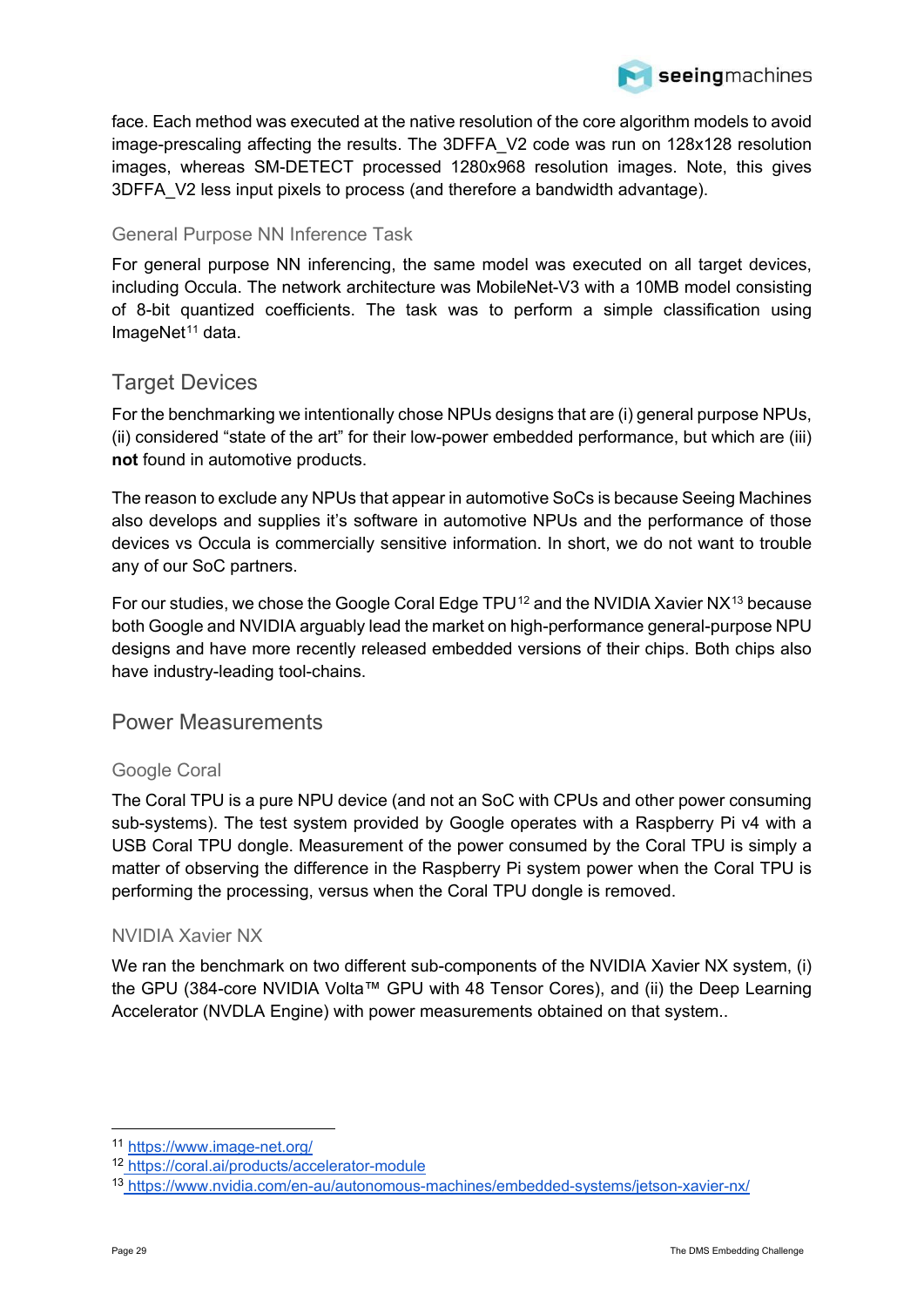

### <span id="page-29-0"></span>Benchmarking Results

|                                                                         | <b>Device</b>            |                                          |                                          |                                                               |                                               |
|-------------------------------------------------------------------------|--------------------------|------------------------------------------|------------------------------------------|---------------------------------------------------------------|-----------------------------------------------|
| <b>Performance Aspect</b>                                               | Google Coral<br>Edge TPU | <b>NVIDIA</b><br>Xavier NX<br><b>GPU</b> | <b>NVIDIA</b><br>Xavier NX<br><b>DLA</b> | <b>FPGA Based</b><br><b>FOVIO Chip</b><br>with Occula<br>R8.2 | ASIC or<br><b>ASSP</b><br>with Occula<br>R8.2 |
| Transistor node (nm)                                                    | 12                       | 12                                       | 12                                       | 28                                                            | 12                                            |
| <b>NPU Estimated Die Area</b><br>(mm <sup>2</sup> )                     | 2.5                      | 70                                       | 22                                       | 6.5                                                           | 0.9                                           |
| <b>NPU Peak Arithmetic</b><br>Capability (TOPS)                         | 4.0                      | 0.8                                      | 11.0                                     | 0.013                                                         | 0.026                                         |
| NPU Peak Power (Watts)                                                  | 2.0                      | 15                                       | $9\,$                                    | 0.8                                                           | 0.3                                           |
| <b>NPU Arithmetic Efficiency</b><br>(TOPS/Watt)                         | 2.0                      | 0.05                                     | 0.76                                     | 0.02                                                          | 0.09                                          |
| <b>Face Detection Task</b><br>Efficiency<br>(FPS/Watt.mm <sup>2</sup> ) | 22                       | 0.3                                      | 3.1                                      | 27                                                            | 634                                           |
| <b>Face Tracking Task</b><br>Efficiency<br>(FPS/Watt.mm <sup>2</sup> )  | 132                      | 1.2                                      | 4.2                                      | 36                                                            | 644                                           |
| MobileNet Task Efficiency<br>(FPS/Watt.mm <sup>2</sup> )                | 63                       | 0.4                                      | 1.4                                      | 3.4                                                           | 80                                            |

#### <span id="page-29-1"></span>**Table 5**: **Benchmark outcomes**

[Table 5](#page-29-1) above compares design efficiency by considering (i) how fast the NPU can execute the task in frames-per-second (FPS), (ii) how much additional electrical energy is consumed by the NPU to perform the calculation (Watts) and (iii) the silicon area consumed by the NPU core in square millimeters (mm2). Note that for Occula, the benchmark was performed in the context of the FOVIO Chip which is a 28nm FPGA device, whereas the Google and NVIDIA devices are considered 12nm parts and therefore should be far more power efficient.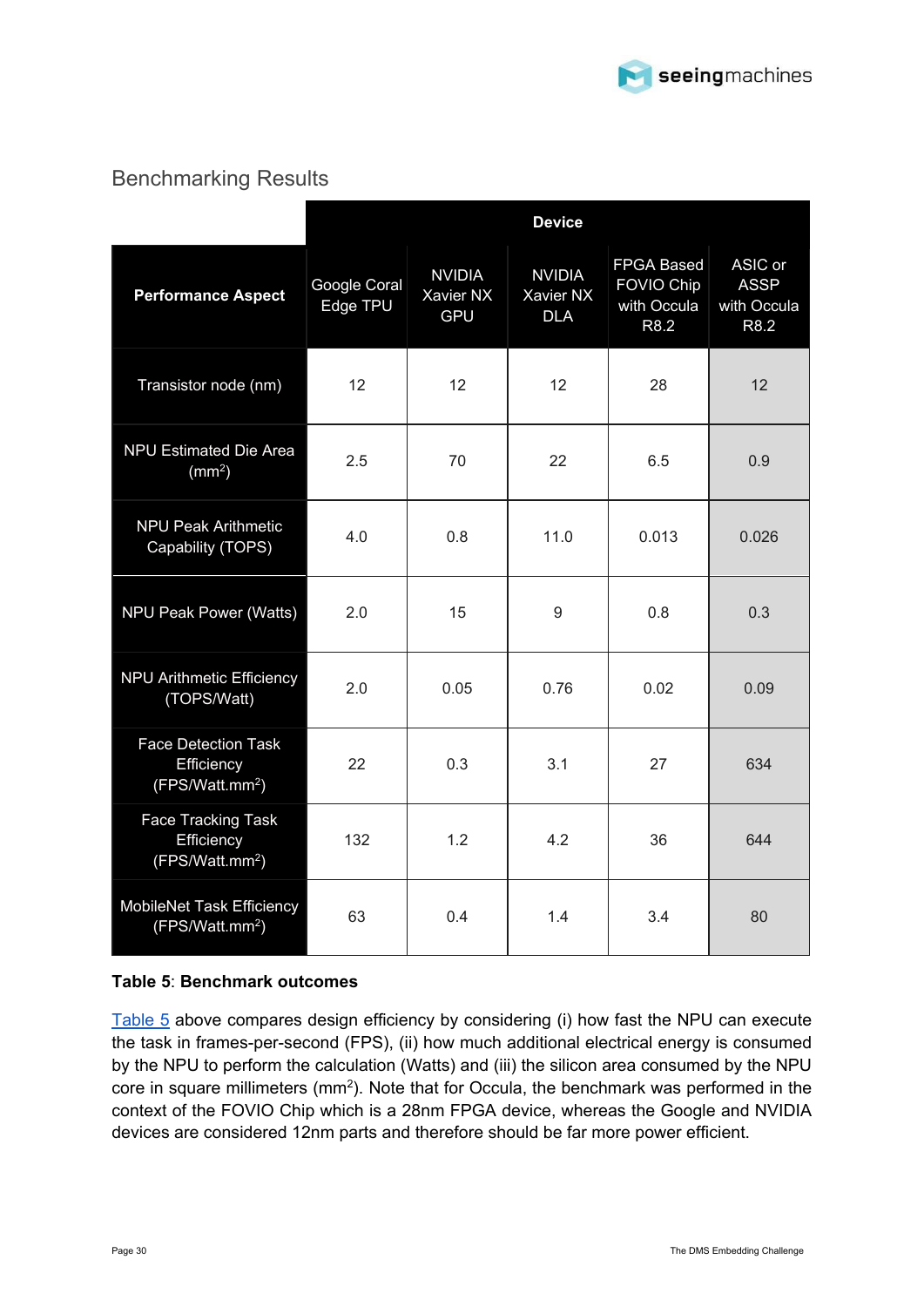

The column on the far right is a modelled projection of the performance outcomes if the Occula design is deployed into a 12nm part, which gives a better "apples-to-apples" efficiency comparison. The details of this model are discussed in the following section.

An interesting outcome is that the Google TPU significantly outperforms the NVIDIA device for all three tasks. We note that the Google device is clearly optimized for execution of quantized NNs, while the NVIDIA device retains full floating point support.

The results reveal the well understood industry phenomenon that application-specific designs are usually able to outperform general-purpose designs (when compared in the applicationspecific field) by at least an order of magnitude. Indeed, this is why co-processors exist. Perhaps the deeper realization here is that while NPUs themselves are specializations away from more general-purpose CPUs, most NPUs (even embedded ones) remain highly generalized designs which can be out-performed by the application-specific co-design approach.

### <span id="page-30-0"></span>Modelling Occula NPU Performance at 12nm

There are three components to modelling Occula performance in various semiconductor technology nodes for comparisons.

First, the processing rate measured in frames per second (FPS) of any given algorithm running on Occula is largely dependent on the clock frequency and the deterministic pipeline of Occula. While there is some variance due to memory bandwidth policies at the system level, this is covered by including a small safety margin.

Second, the silicon area required by Occula depends on the number of gates and the total RAM bits instantiated for internal buffers and caches. These are fully determined from synthesis results in the ASIC design flow.

Third, the power draw of Occula depends on the leakage properties of the technology node, silicon area, clock frequency and the dynamic switching activity of various sub-modules inside Occula. These factors and their subtle interplay are succinctly explained by Stillmaker and Baas<sup>[14](#page-30-1)</sup>. As they point out in their paper, if we have the values for clock frequency, area and power at a particular node (say 22nm), then there are scaling equations we can use for estimating the equivalent quantities at a different node (e.g. 12nm).

We have listed our modelling results in the right-hand column of [Table 5](#page-29-1) above (shaded in gray). We conclude that at the 12nm node, Occula will require 0.9 mm^2 area maximum, and 0.3 W peak power at 125  $\degree$ C junction temperature for worst-case switching activity (which is in fact extremely difficult to hit given the near certainty of a memory bottleneck arising at the system level well before this point). The performance of Occula at this node is expected to yield at least a 500 MHz clock frequency after taking into account silicon aging.

It's actually possible to increase that frequency considerably due to the way Occula is smartly pipelined for ease of timing-closure, but it has to be kept in balance with the speed of DDR memory interface because that is the precious resource in a chip (as we've elaborated earlier). If Occula is clocked excessively higher than 500 MHz then it's likely to be waiting for data from

<span id="page-30-1"></span><sup>14</sup> <https://dx.doi.org/10.1016/j.vlsi.2017.02.002>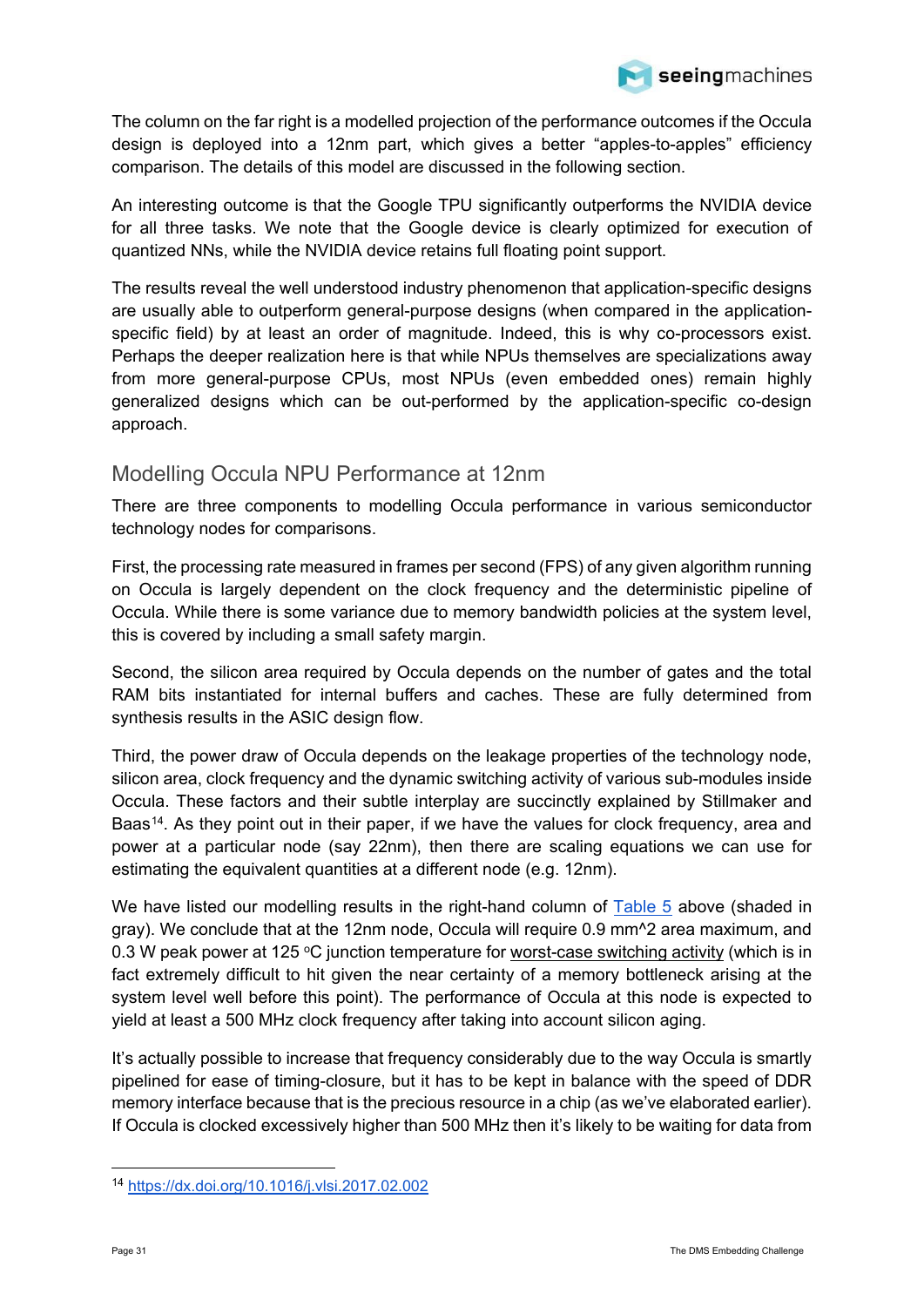

the DDR memory and not actually *using the silicon real estate efficiently*. We discuss this topic further in the next section.

### <span id="page-31-0"></span>Value of Silicon Real Estate

When developing a new SoC, the most important initial consideration is the silicon area, as it directly correlates to the marginal unit-cost and therefore the sales price of the device. As a reference point, an SoC processor targeting the standalone DMS market (dual to quad A53 class processors) may have a silicon area in the range 15-20 mm^2 at the 16nm node. This is a realistic estimate that we can use to illustrate the importance of being efficient with the silicon design and how it is utilised - which we think of as the *value of silicon real estate*.

An example silicon area breakdown of a complete SoC product at 16nm is shown below in the pie chart of **[Figure 10](#page-31-1)**. This simple illustration is intended to put into perspective the relative differences in the value of silicon utilization of the various functions within a device. In the figure below: the Vision Accelerator may be a custom programmable coprocessor, a DSP or an NPU; the Video Codec is a H.264 codec and the ISP is capable of RGB-IR processing along with other viewable video stream processing; the CPU subsystem has quad 64-bit cores (each implementing vector extensions) with 512 KB of shared L2 cache.



#### <span id="page-31-1"></span>**Figure 10: Example silicon area breakdown at 16nm technology node**

It should be noted that there are actually three different "accelerated" subsystems in this example device, each with the purpose of relieving the CPU tile of computationally heavy workloads. These are the H.264 codec, the ISP and the Vision Accelerator. So why have these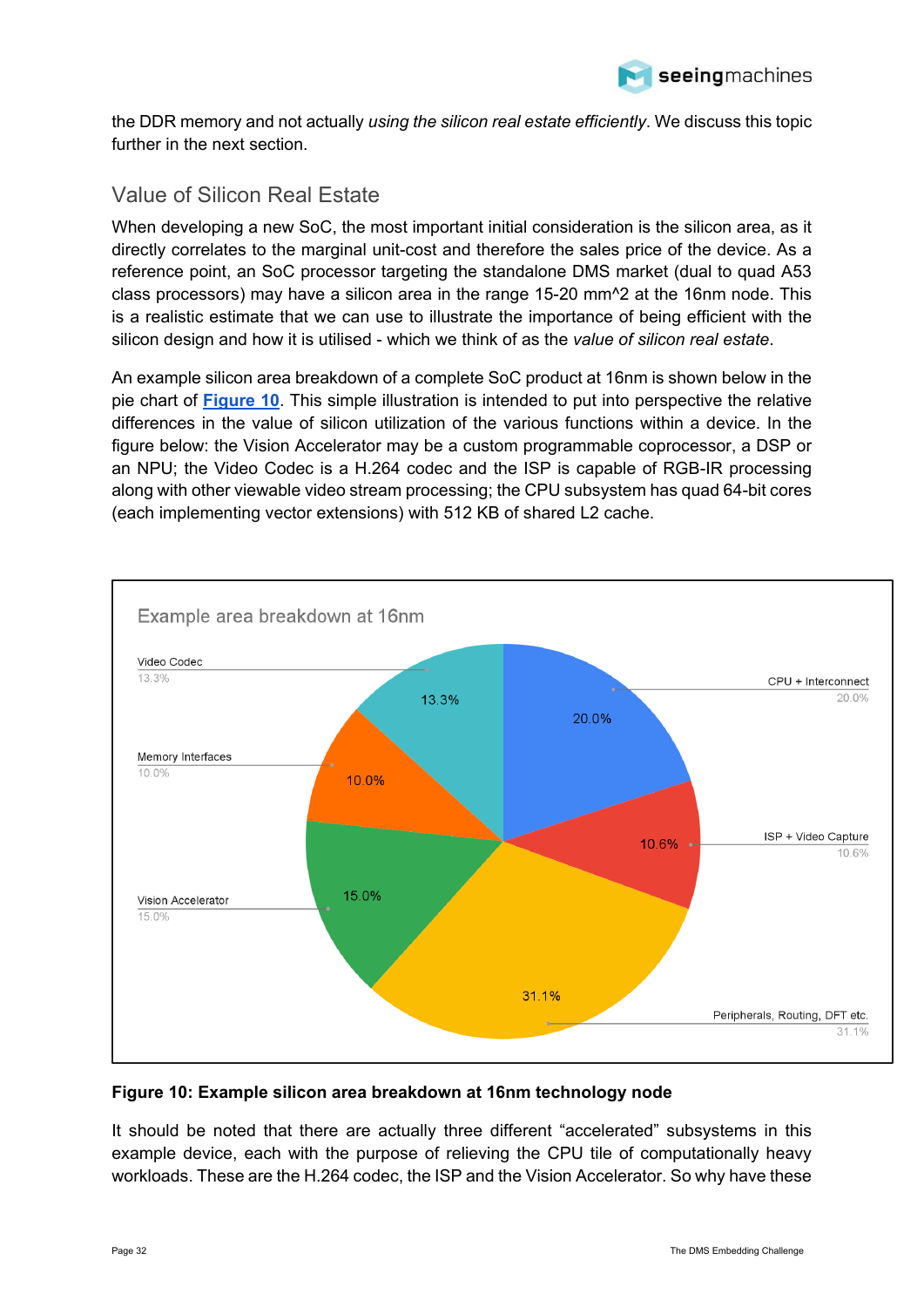

items been chosen to be hardened into silicon? The answer is simple but not always obvious. It comes down to the following key considerations:

- 1. Is the task going to be used by most applications that use the chip (i.e. it is not dead silicon for a large portion of customers)?
- 2. Is there a clear silicon reduction advantage in hardening the function (i.e. it is a lower silicon cost than running on the CPU)?

The main downside when hardening any function is that you lose flexibility. After all, software in a CPU is the most flexible solution possible. Generally speaking, functions that are "standards" based and ubiquitous are perfect candidates for hardening as there is little chance that the SoC manufacturer misses something in their definition - an H.264 encoder for example is an ideal candidate.

Given the above breakdown of the silicon area, an insightful analysis can now be done of the silicon cost for frequent and **real-time tasks**. For instance, how *efficiently* is the silicon utilized when compressing a Full HD 1080p video stream in a hardened H.264 Encoder versus doing it purely in software on a CPU?

We ran a simple experiment for the data shown below in [Table 6.](#page-32-0) A hardened H.264 Encoder clocked at 200 MHz can keep up with a 60fps incoming video stream even though only half of the frames are RGB. In other words, the encoder must still be better than 16.6ms frame latency despite processing at 30fps because the remaining frames are IR and they will arrive at that same rate; otherwise the encoder becomes massively inefficient by forcing every RGB frame to be buffered in DDR memory first (as we discussed earlier in the paper).

On the other hand, one A53 core clocked at 800 MHz takes 130ms to encode one frame with purely memory-to-memory dataflow and no blocking storage - hence it fails to meet the 30fps requirement altogether! We used the open-source x264 utility that has been heavily optimized for NEON SIMD extensions in the ARMv8 instruction set. This data demonstrates that hardening the standard H.264 algorithm can provide the same feature at better than 5x the efficiency with respect to an A53 core when it comes to weighing up the value of silicon real estate.

|                    | Area (mm^2) | Latency (ms) | <b>Relative Efficiency</b> |
|--------------------|-------------|--------------|----------------------------|
| H.264 Enc. @200MHz | 2.4         | 15.6         | 5.2                        |
| 1x A53 (*) @800MHz | 1.5         | 130.0        | l.U                        |

(\*) estimated size of one A53 core and cache scaled from publicly available information [\(https://en.wikichip.org/wiki/arm\\_holdings/microarchitectures/cortex-a53\)](https://en.wikichip.org/wiki/arm_holdings/microarchitectures/cortex-a53)

#### <span id="page-32-0"></span>**Table 6: Relative Silicon Efficiency of H.264 encoding in hardware versus pure software. Area estimate is for 16nm technology node**

Now let's focus on the Gaze Tracking task (which executes our proprietary SM\_TRACK network) for the same analysis related to Occula NPU. **[Table 7](#page-33-0)** compares an A53 core (with NEON SIMD extensions) executing the SM\_TRACK network to an Occula NPU running the same workload. We're comparing the one-shot latency for each and then scaling that latency ratio to the silicon area of an A53 core to derive a relative efficiency (same as [Table 6\)](#page-32-0). What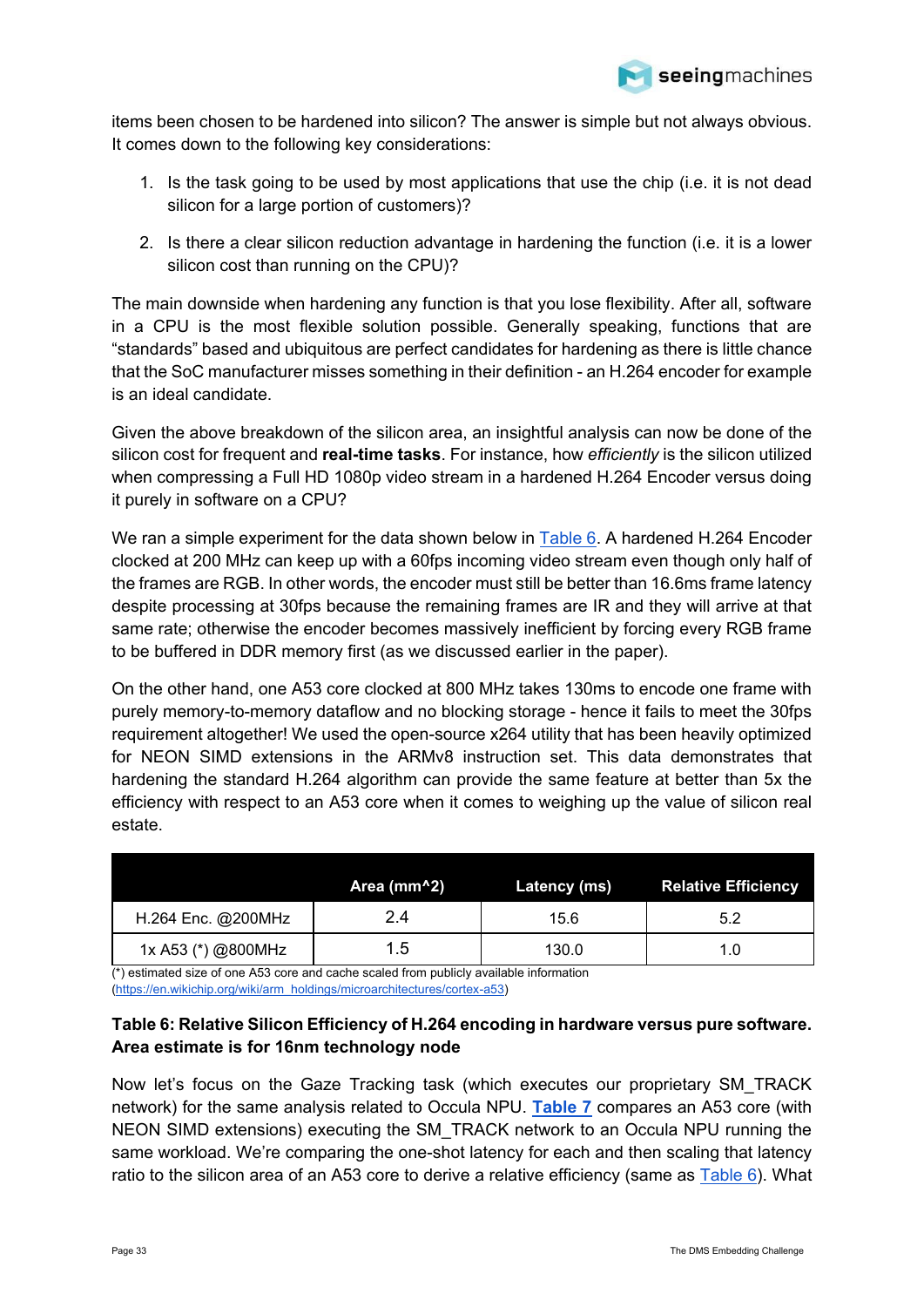

this shows again is how efficient a hardened Occula is at executing our Gaze Tracking algorithm with respect to a fully optimized software version running on an A53 core.

|                    | Area (mm^2) | Latency (ms) | <b>Relative Efficiency</b> |
|--------------------|-------------|--------------|----------------------------|
| Occula @ 500MHz    | 1.0         | 1.6          | 12.3                       |
| 1x A53 (*) @800MHz | 1.5         | 13.1         | 1.0                        |

 $\overline{(*)}$  estimated size of one A53 core and cache scaled from publicly available information [\(https://en.wikichip.org/wiki/arm\\_holdings/microarchitectures/cortex-a53\)](https://en.wikichip.org/wiki/arm_holdings/microarchitectures/cortex-a53)

### <span id="page-33-0"></span>**Table 7: Relative Silicon Efficiency of Gaze Tracker (SM\_TRACK) for Occula with respect to an A53 core. Area estimate is for 16nm technology node**

The data above makes it clear that Occula running at 500 MHz (the typical clock for an ASIC implementation) is making at least 12x better use of the silicon real estate than an A53 core running at 800 MHz when it comes to a real-time task like Gaze Tracking. This ratio is to be expected and the relative performance, along with previous data illustrated in this paper, show how versatile an A53 core with NEON SIMD extensions actually is as an embedded processor. It is worth noting that both the A53 core and the Occula NPU can certainly perform multiple other tasks as per their designed architectures. The point still remains that critical real-time workloads which burden the CPU should be accelerated directly in silicon for maximum efficiency.